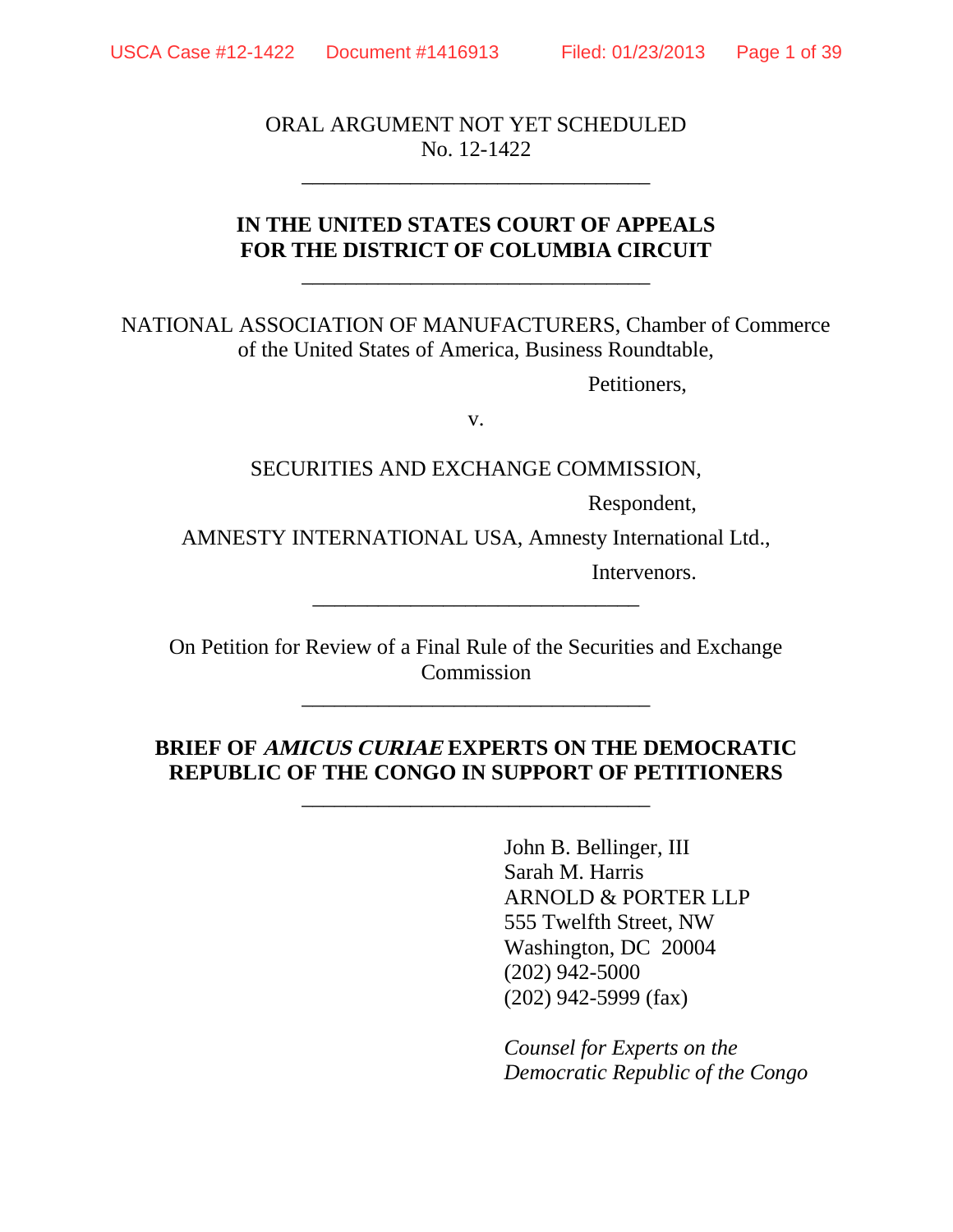## **CERTIFICATE AS TO PARTIES, RULINGS, AND RELATED CASES**

Pursuant to D.C. Circuit Rule 28(a)(1), counsel for Experts on the

Democratic Republic of the Congo states as follows:

## **A. Parties and Amici**

Petitioners' Brief lists all parties, intervenors, and *amicus curiae* appearing

in this Court.

## **B. Rulings Under Review**

References to the final rule under review appear in Petitioners' Brief.

## C. **Related Cases.**

There are no related cases.

Dated: January 23, 2013 Respectfully submitted,

/s/ John B. Bellinger, III John B. Bellinger, III ARNOLD & PORTER LLP 555 Twelfth Street, NW Washington, DC 20004 (202) 942-5000 (202) 942-5999 (fax) John.Bellinger@aporter.com

*Counsel for Experts on the Democratic Republic of the Congo*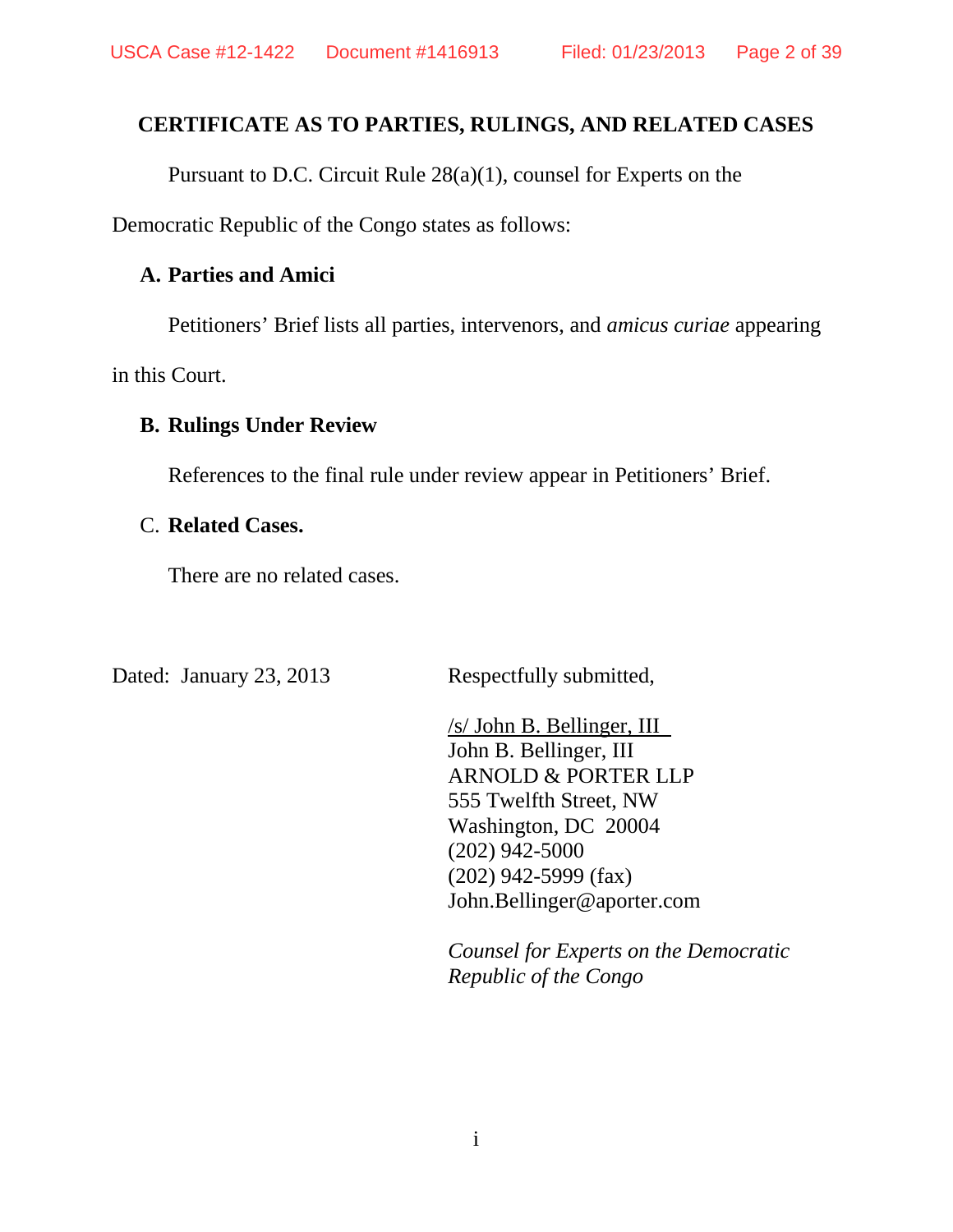# **TABLE OF CONTENTS**

|--|

|                | CERTIFICATE AS TO PARTIES, RULINGS, AND RELATED CASES                                                    |
|----------------|----------------------------------------------------------------------------------------------------------|
|                |                                                                                                          |
|                |                                                                                                          |
|                |                                                                                                          |
|                | STATEMENT OF IDENTITY AND INTEREST OF AMICUS CURIAE                                                      |
|                |                                                                                                          |
|                |                                                                                                          |
|                |                                                                                                          |
|                | <b>I.THE SEC IGNORED ITS STATUTORY OBLIGATION TO ANALYZE THE</b>                                         |
| $\mathbf{A}$ . | The SEC Should Have Considered The Benefits As Well                                                      |
| <b>B.</b>      | The SEC Cannot Satisfy This Obligation Merely By<br>Asserting That Its Rule Necessarily Advances Section |
|                | II. THE RULE WILL LIKELY WORSEN CONDITIONS IN THE DRC21                                                  |
| $\mathbf{A}$ . | The Rule Incentivizes A Permanent De Facto Embargo,                                                      |
| <b>B.</b>      |                                                                                                          |
|                |                                                                                                          |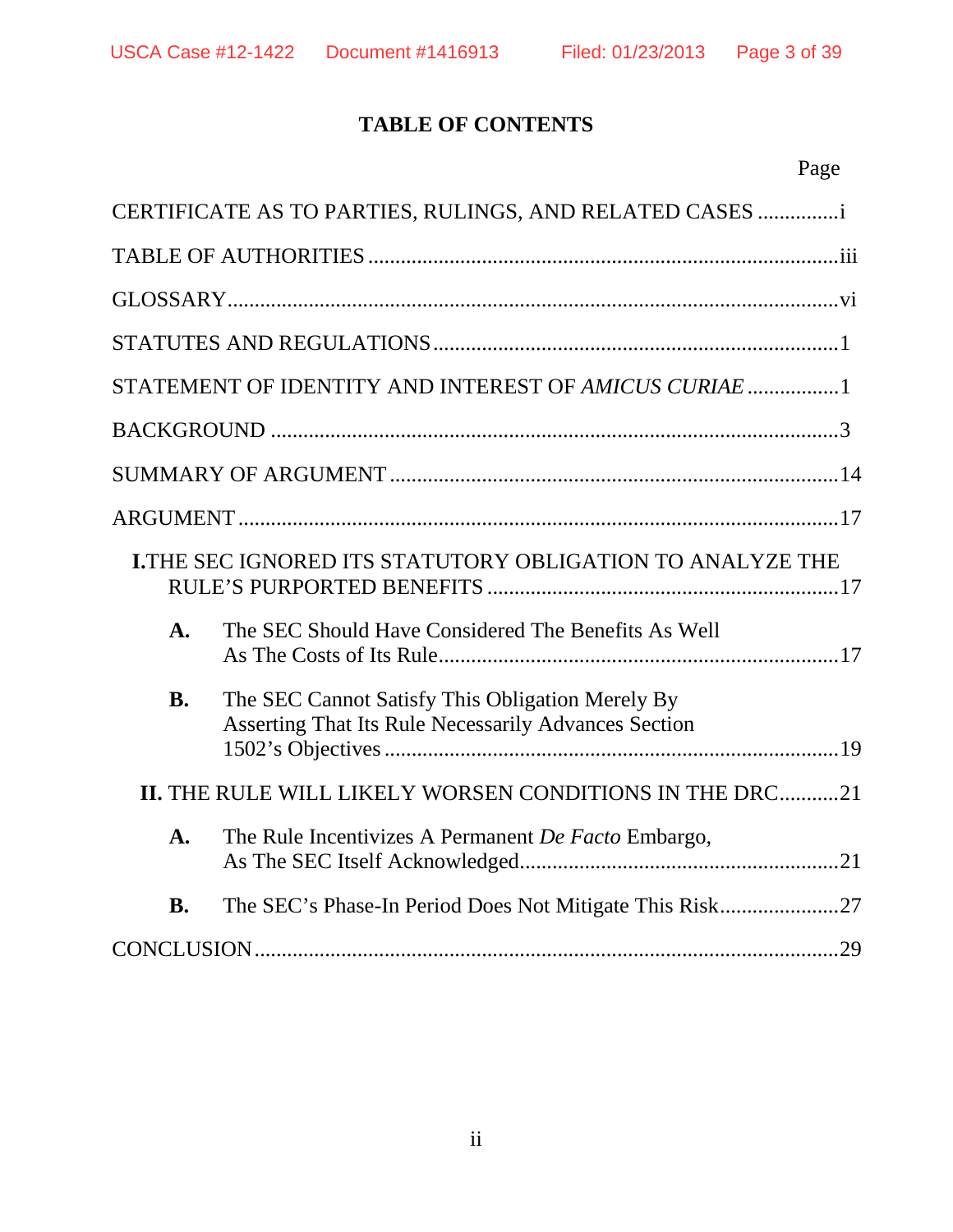# **TABLE OF AUTHORITIES**

## **CASES**

| Allied-Signal, Inc. v. U.S. Nuclear Reg. Comm'n,                           |  |
|----------------------------------------------------------------------------|--|
| *Am. Equity Inv. Life Ins. Co. v. SEC,                                     |  |
| Bus. Roundtable v. SEC,                                                    |  |
| Chamber of Commerce v. SEC,                                                |  |
| Motor Vehicle Mfrs. Ass'n of U.S., Inc. v. State Farm Mut. Auto. Ins. Co., |  |
| Pub. Citizen v. Fed. Motor Carrier Safety Admin.,                          |  |
| SEC v. Chenery Corp.,                                                      |  |

## **STATUTES**

| Dodd-Frank Wall Street Reform and Consumer Protection Act,<br>Pub. L. 111-203, 124 Stat. 1376 (2010) |  |
|------------------------------------------------------------------------------------------------------|--|
|                                                                                                      |  |
|                                                                                                      |  |
|                                                                                                      |  |
|                                                                                                      |  |
|                                                                                                      |  |

\* Authorities upon which this brief cheifly relies are marked with asterisks.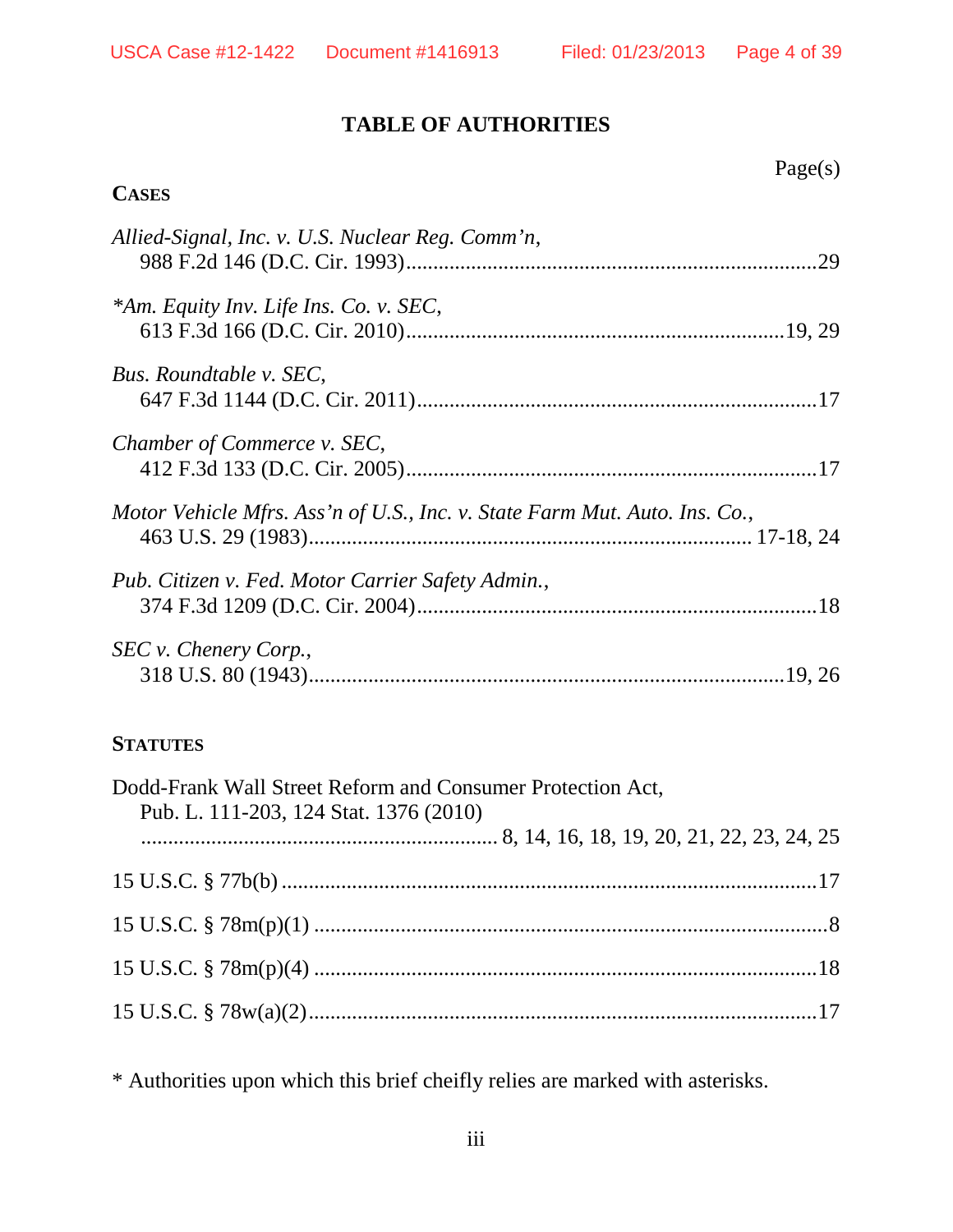# **REGULATIONS**

77 Fed. Reg. 56,274 (Sept. 12, 2012) ....... 9-10, 14-15, 18, 19, 20-21, 22, 26, 27, 28

# **OTHER AUTHORITIES**

| David Aronson, <i>How Congress Devastated Congo</i> , N.Y. Times                                                                                 |
|--------------------------------------------------------------------------------------------------------------------------------------------------|
| *Andrews Atta-Asamoah & Nyambura Githaiga, Institute for Security<br>Studies, Policy Brief No. 35, Addressing the 'Conflict Minerals' Crisis in  |
| *Severine Autesserre, Dangerous Tales: Dominant Narratives on the Congo<br>and Their Unintended Consequences, 111 African Affairs 202 (2012)     |
|                                                                                                                                                  |
| Mark Drajem, Jesse Hamilton, & Michael J. Kavanagh, A Rule Aimed at                                                                              |
| Peter Eichstaedt, Capturing Congo: Gold, Guns, and Strife, Foreign Affairs                                                                       |
| Peter Eichstaedt, Consuming the Congo: War and Conflict Minerals in the                                                                          |
| Nicholas Garrett & Harrison Mitchell, Trading Conflict for Development:<br>Utilising the Trade in Minerals from Eastern DR Congo for Development |
| International Alert, <i>Ending the Deadlock: Towards a new vision of peace in</i>                                                                |
| *Katrina Manson, Central Africa: The Quest for Clean Hands, Financial                                                                            |
| Katrina Manson, Congo Miners Ban Puts Stress on Firms and Workers,                                                                               |
|                                                                                                                                                  |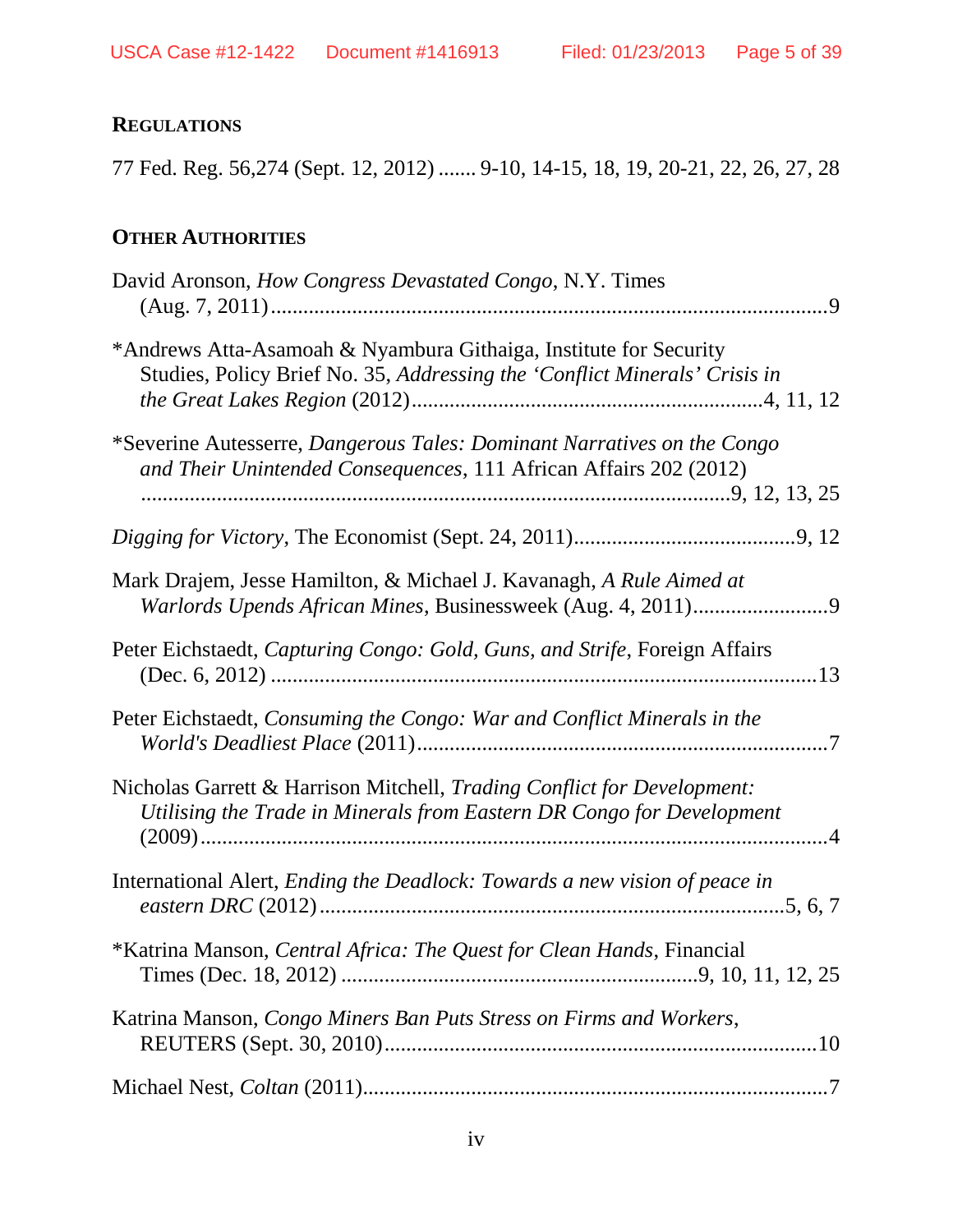| OECD, Downstream Implementation of the OECD Due Diligence Guidance<br>for Responsible Supply Chains of Minerals from Conflict-Affected and<br>High-Risk Areas: Final downstream report on one-year pilot<br>implementation of the Supplement on Tin, Tantalum, and Tungsten |
|-----------------------------------------------------------------------------------------------------------------------------------------------------------------------------------------------------------------------------------------------------------------------------|
| Laura E. Seay, Center for Global Development, What's Wrong with Dodd-<br>Frank 1502? Conflict Minerals, Civilian Livelihoods, and the<br>Unintended Consequences of Western Advocacy, Working Paper 284,                                                                    |
| Jason Stearns, Dancing in the Glory of Monsters: The Collapse of the Congo                                                                                                                                                                                                  |
| Denis M. Tull, The Reconfiguration of Political Order in Africa: A Case                                                                                                                                                                                                     |
| U.N. Organization Mission in the Democratic Republic of the Congo: Facts<br>and Figures,                                                                                                                                                                                    |
| U.N. Organization Stabilization Mission in the Democratic Republic of the<br>Congo: Facts and Figures<br>http://www.un.org/en/peacekeeping/missions/monusco/facts.shtml6                                                                                                    |
| U.S. Dep't of State, Country Reports on Human Rights Practices for 2011:                                                                                                                                                                                                    |
| U.S. Dep't of State, Democratic Republic of the Congo Mineral Exploitation<br>by Armed Groups & Other Entities (May 23, 2012) 3, 7, 13                                                                                                                                      |
| U.S. Gov't Accountability Office, GAO-10-1030, The Democratic Republic<br>of the Congo: U.S. Agencies Should Take Further Actions to Contribute<br>to the Effective Regulation and Control of the Minerals Trade in Eastern                                                 |
| The World Bank, Growth with Governance in the Mining Sector (2008)4                                                                                                                                                                                                         |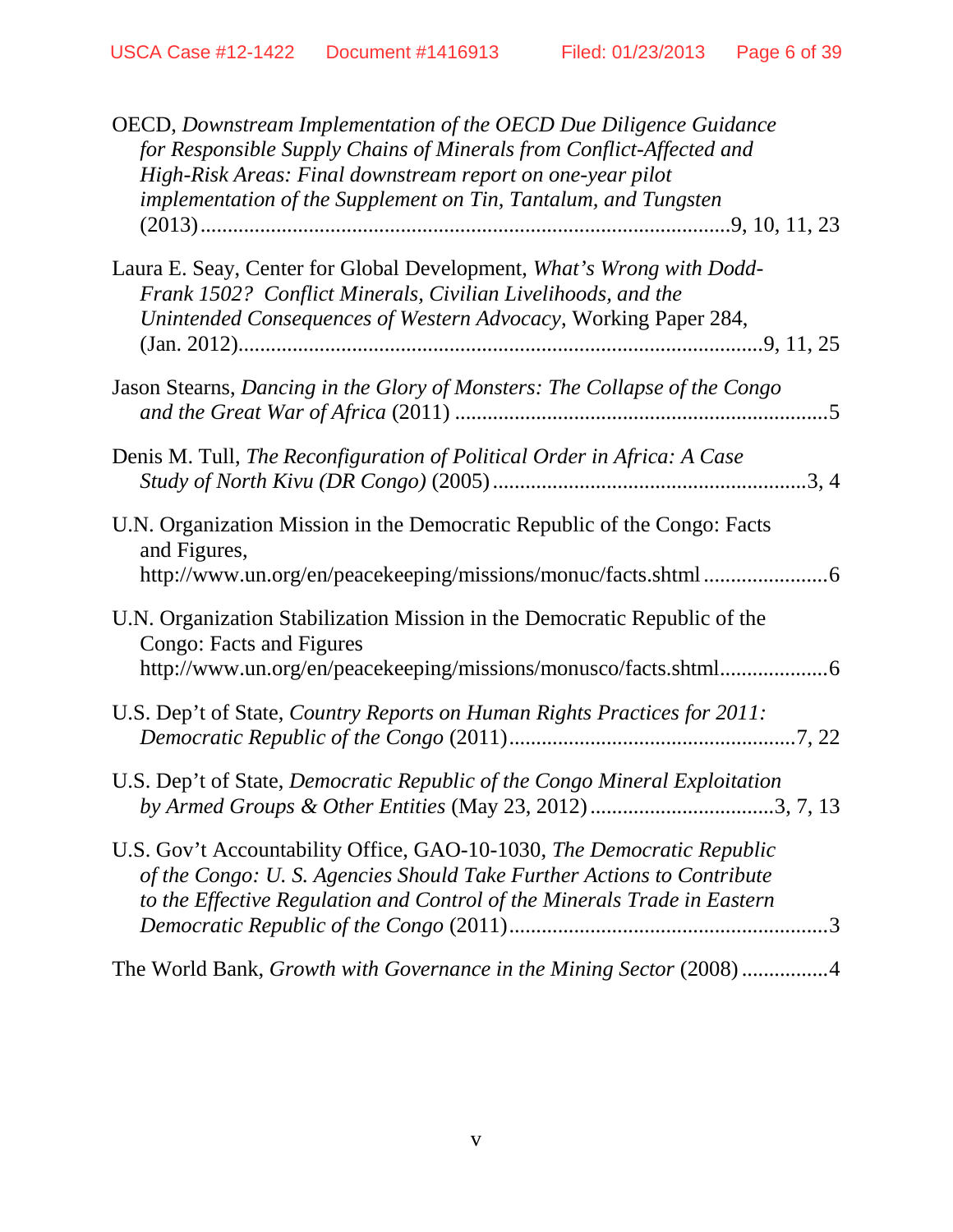# **GLOSSARY**

| <b>CNDP</b> | National Congress for the Defence of the People           |
|-------------|-----------------------------------------------------------|
| <b>DRC</b>  | Democratic Republic of the Congo                          |
| <b>FDLR</b> | Democratic Forces for the Liberation of Rwanda            |
| FARDC       | Armed Forces of the Democratic Republic of the Congo      |
| <b>OECD</b> | Organisation for Economic Co-operation and<br>Development |
| <b>SEC</b>  | Securities and Exchange Commission                        |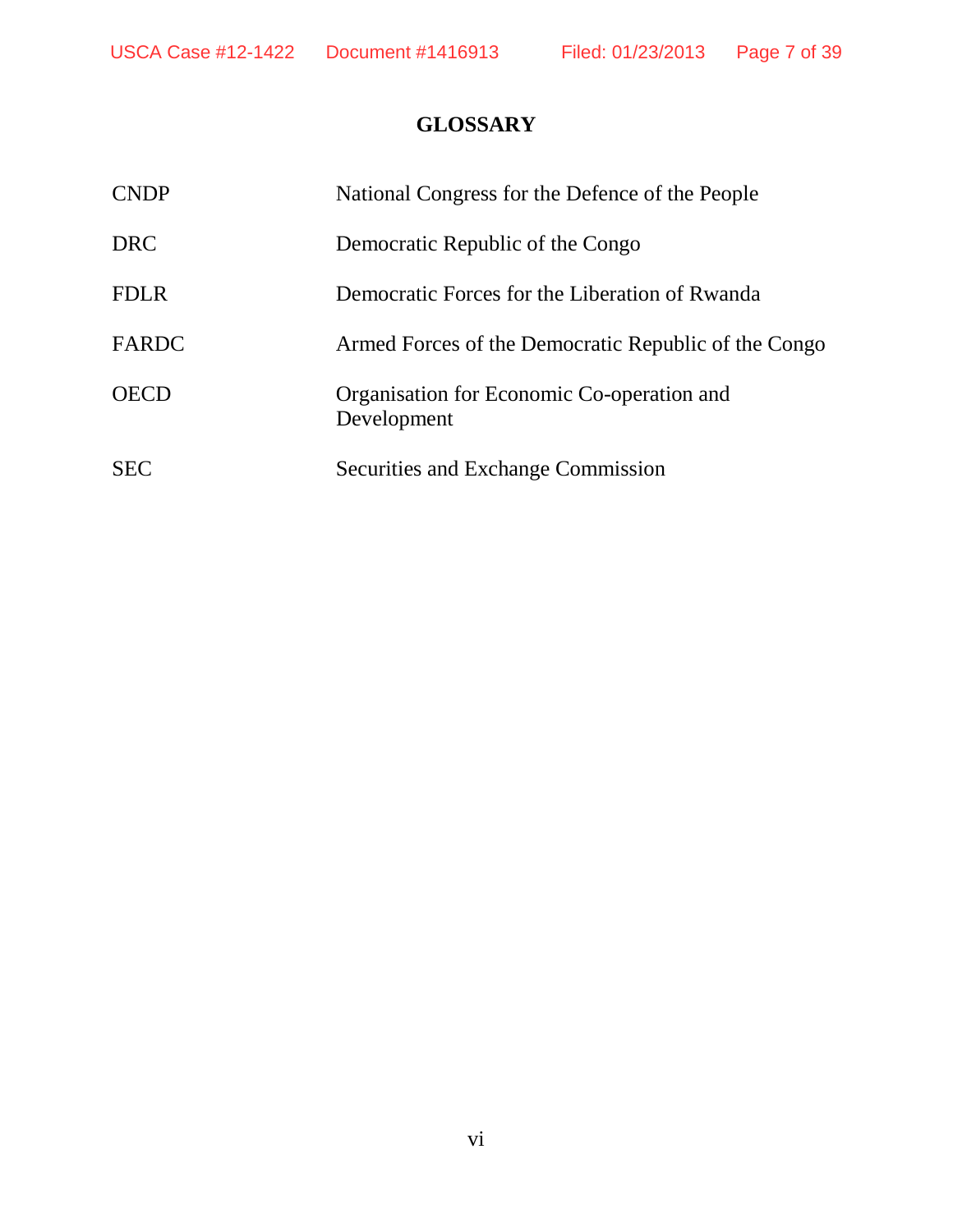#### **STATUTES AND REGULATIONS**

All applicable statutes, etc., are contained in Petitioners' Brief.

#### **STATEMENT OF IDENTITY AND INTEREST OF** *AMICUS CURIAE*

*Amici* are academics and former government officials with expertise in the Democratic Republic of the Congo ("DRC") who submit this brief in support of Petitioners.

Professor Marcia Narine is a Visiting Assistant Professor of Law at the University of Missouri, Kansas City. She is an expert on corporate governance and supply chain management with considerable knowledge of conditions within the DRC, and most recently visited the DRC in October 2011 to research the potential effects of Section 1502. She is a founding board member of a foundation that works to eradicate maternal and infant mortality in the DRC by training midwives in Bukavu and Goma, two towns at the epicenter of the mining industry.

Ambassador Jendayi Frazer served as Assistant Secretary of State for African Affairs from 2005 to 2009 and as Ambassador to South Africa from 2004 to 2005. She also served as Special Assistant to the President and Senior Director for African Affairs at the National Security Council in the White House from 2001 to 2004. She is now the Distinguished Service Professor at Carnegie-Mellon University and the Director of the Center for International Policy and Innovation.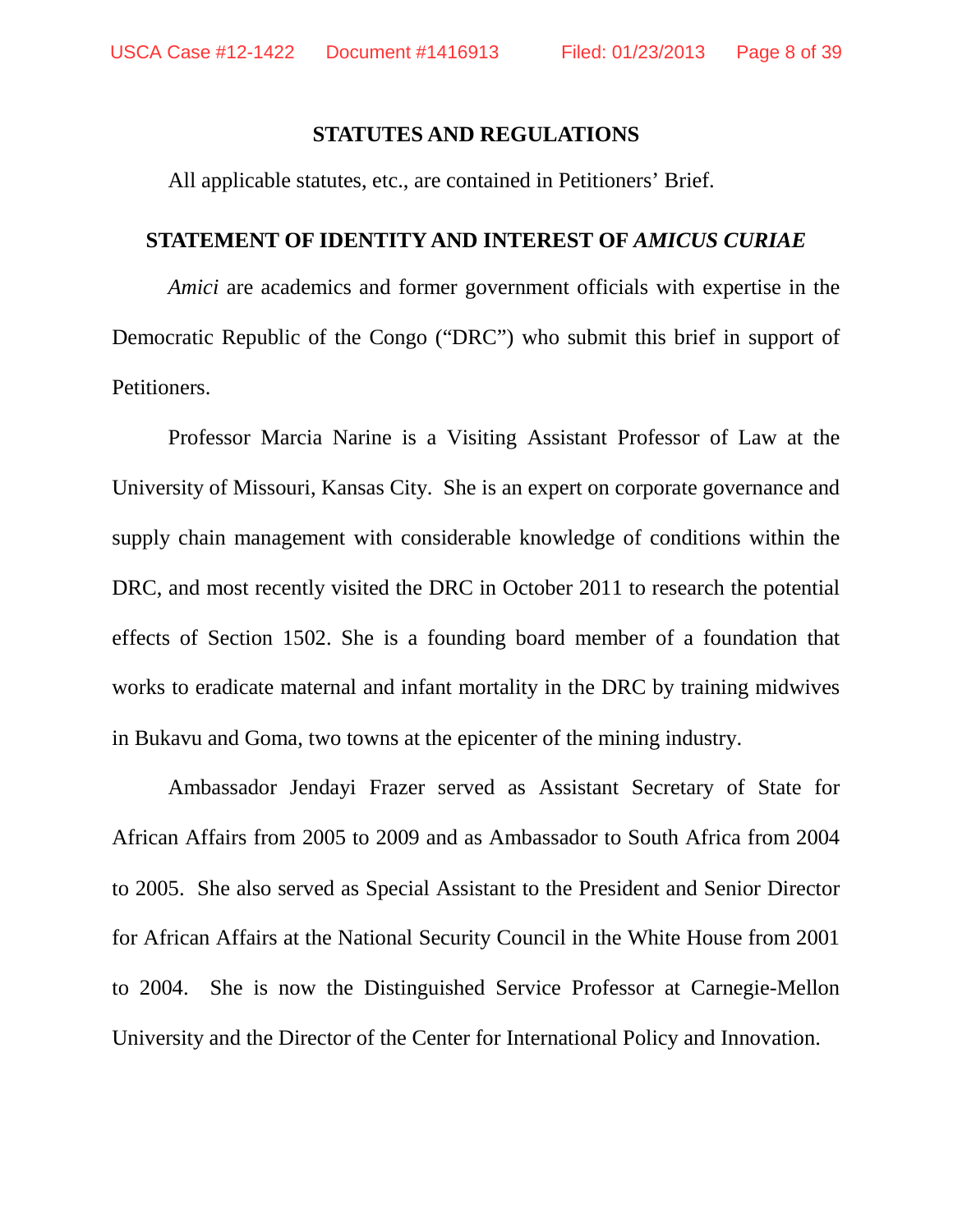Dr. J. Peter Pham is Director of the Michael S. Ansari Africa Center at the Atlantic Council. He is also the Vice President of the Association for the Study of the Middle East and Africa and Editor-in-Chief of its *Journal of the Middle East and Africa*. Dr. Pham was previously a tenured Associate Professor of Justice Studies, Political Science, and African Studies at James Madison University. His monograph "Imagining the Congo Secure and Stable" was awarded the 2008 Nelson Mandela International Prize for African Security and Development.

*Amici* have a professional interest in the SEC's implementation of Section 1502 and its unintended harmful consequences. *Amici* have analyzed the sources of conflict in the DRC and have examined the correlation between the demand for minerals in the DRC, sources of funds available to armed militias, and those militias' use of sexual violence as an instrument of warfare. *Amici*'s goal is not to support Petitioners' commercial interests, but rather to emphasize the unfortunate impact of the SEC's rule for the people of the DRC.

Based on their expertise, *amici* believe that the SEC erred in failing to consider whether its final rule would advance Section 1502's objective of weakening armed groups in the DRC. They further believe that the SEC compounded that error by exercising its discretion in ways that render its rule more

2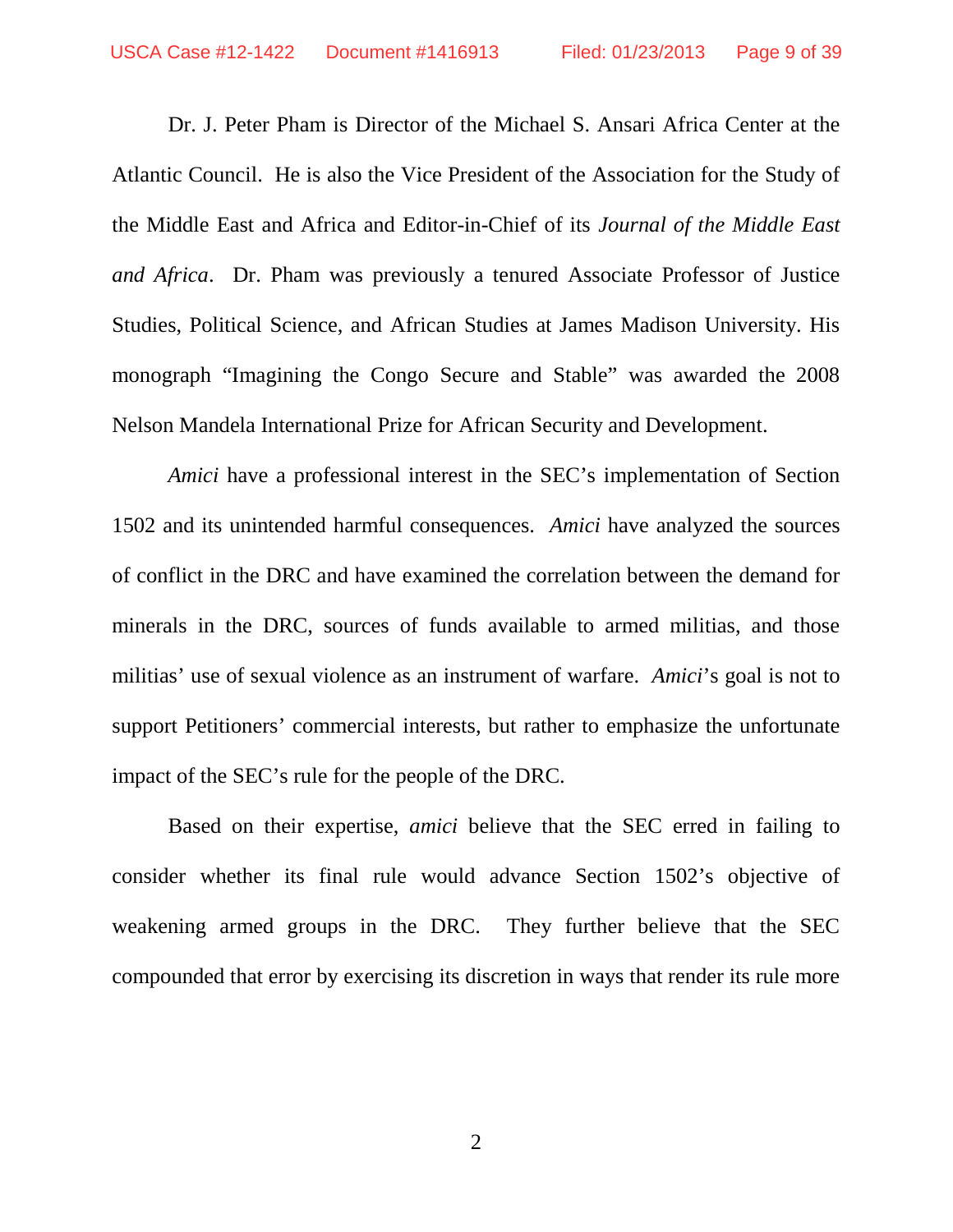likely to harm legitimate economic activity in the DRC and benefit the very armed groups that Congress sought to stifle.<sup>1</sup>

All parties have consented to the filing of this *amicus* brief.

## **BACKGROUND**

The Democratic Republic of the Congo (formerly Zaire) is home to some of the world's richest mineral reserves and poorest inhabitants. Tin, tantalum, tungsten, and gold, among other minerals, are abundant in the DRC, particularly in the eastern provinces of North and South Kivu.<sup>2</sup>

These provinces are much closer to neighboring Rwanda, Uganda, and Burundi than to much farther-off Kinshasa, the DRC's capital. Immense swaths of impassable thick forest and mountainous terrain, as well as the DRC's poor road and rail infrastructure, segregate these provinces further. Mines are sometimes little more than makeshift pits, and virtually all mining is done by hand, not machine. *See* Denis M. Tull, *The Reconfiguration of Political Order in Africa: A Case Study of North Kivu (DR Congo)* 172 (2005); Dep't of State, *Democratic*

No party's counsel authored this brief in whole or in part; no party or party's counsel contributed money that was intended to fund the preparation or submission of this brief; and no person (other than *amicus curiae*) contributed money that was intended to fund the preparation or submission of this brief.

<sup>2</sup> *See* U.S. Gov't Accountability Office, GAO-10-1030, *The Democratic Republic of the Congo: U. S. Agencies Should Take Further Actions to Contribute to the Effective Regulation and Control of the Minerals Trade in Eastern Democratic Republic of the Congo* 3-7 (2011).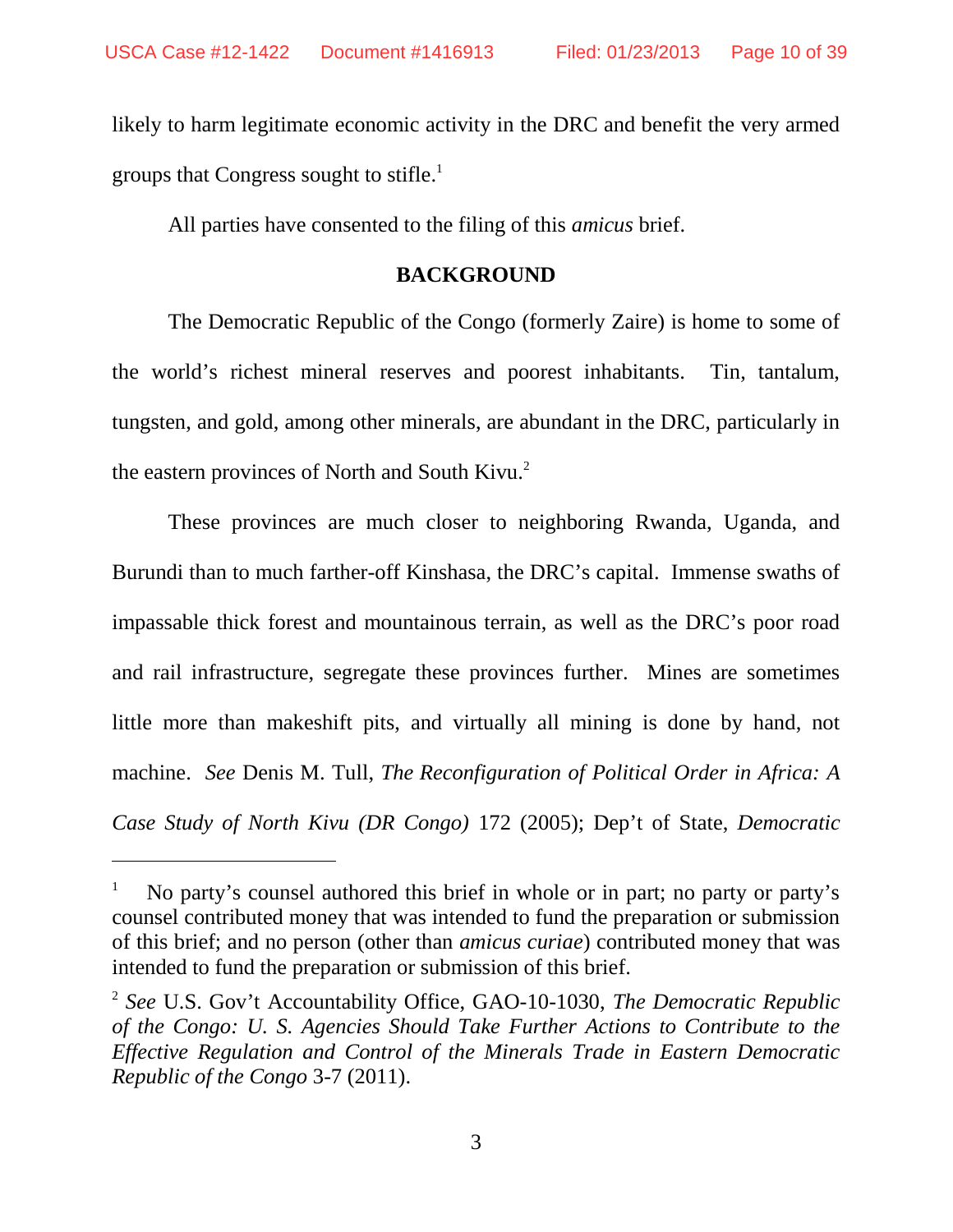*Republic of the Congo Mineral Exploitation by Armed Groups & Other Entities* (May 23, 2012) ("2012 State Dep't Map").

Although the DRC provides comparatively little of the world's total supply of tin, tantalum, tungsten, and gold, mining is the lifeblood of these provinces' economies. In North Kivu, for instance, ninety percent of export revenue and up to half of provincial government revenues derive from mining those minerals. Men must often leave their villages and move closer to mines to support their families. An estimated one million Congolese earn their livelihoods in the mining trade, including miners; small-scale traders who contract to move the minerals out; porters who transport 100-pound sacks of the minerals from the mines across remote roads to a local trading post; intermediate buyers; transporters who take the minerals from the mines to regional depots; exporters; processors of the minerals; and the civil officials who oversee and tax these activities.<sup>3</sup>

Decades of violent conflict, however, have hampered development in the DRC, especially in North and South Kivu. Beginning in 1994, in the aftermath of

<sup>3</sup> Tull, *supra* at 172; Andrews Atta-Asamoah & Nyambura Githaiga, Institute for Security Studies, Policy Brief No. 35, *Addressing the 'Conflict Minerals' Crisis in the Great Lakes Region,* 2 (2012); Letter from Tiffany & Co., (Sept. 29, 2010); Nicholas Garrett & Harrison Mitchell, *Trading Conflict for Development: Utilising the Trade in Minerals from Eastern DR Congo for Development*, 23 (2009). The World Bank estimates that the number of Congolese miners may be as high as two million, with an estimated ten million dependents. The World Bank, *Growth with Governance in the Mining Sector* (2008).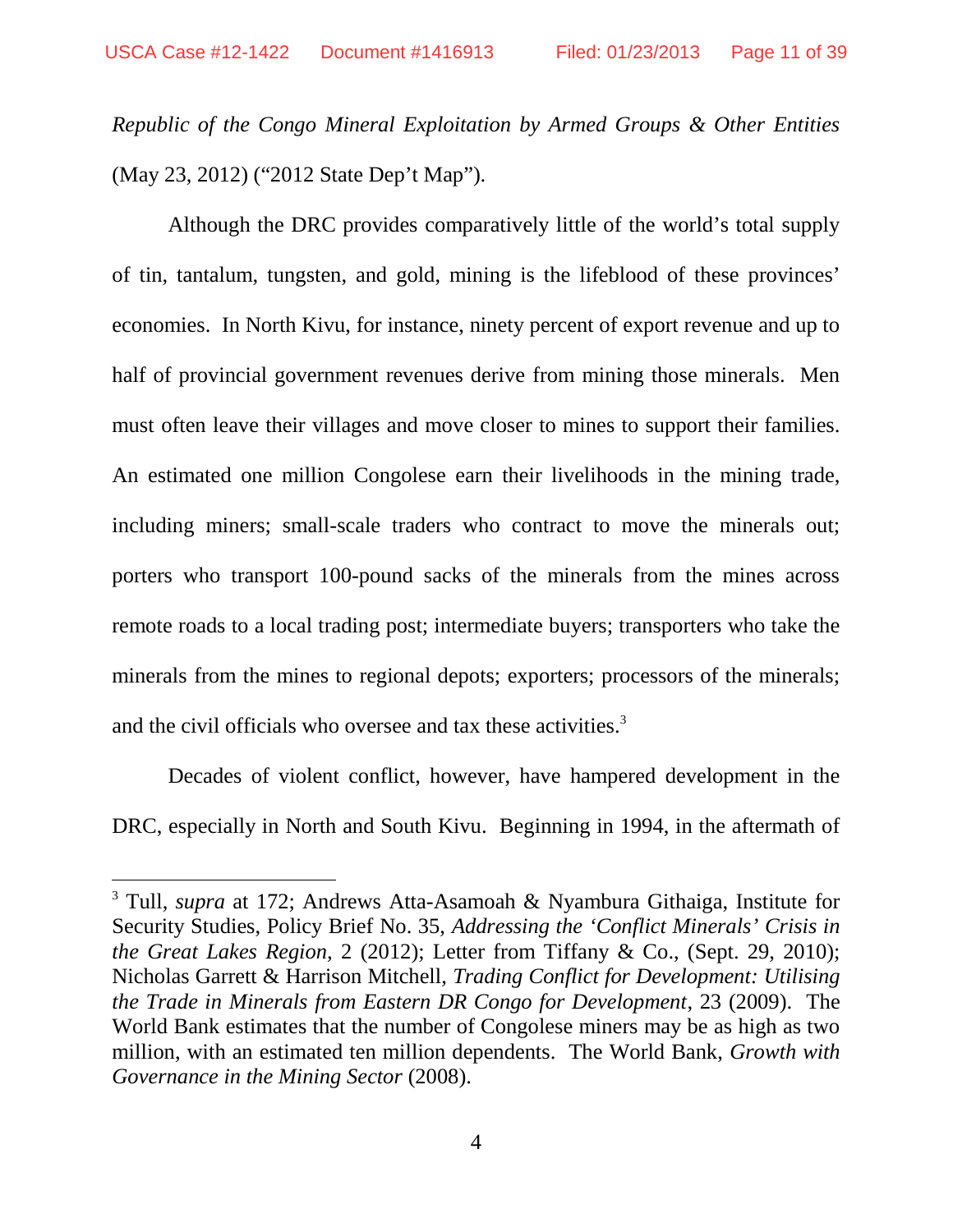the Rwandan genocide, two million Hutu refugees, including perpetrators of the genocide, fled to these neighboring provinces. Their arrival exacerbated existing tensions between rival ethnic groups in the region and spurred a volatile conflict over land and political control. In 1996, a coalition led by Laurent-Désiré Kabila and backed by Uganda and Rwanda attacked the Hutu refugee camps that were harboring former Rwandan Armed Forces and Interhamwe militia fighters responsible for the 1994 genocide. The coalition then consolidated power in the eastern provinces and swiftly moved to topple the national government, controlled since 1967 by the corrupt dictator Mobutu Sese Seko.

Kabila's coalition ousted the Mobutu government in 1997, but when Uganda and Rwanda withdrew their support for Kabila's coalition soon thereafter, the new government fragmented, the former neighboring allies became enemies, and the country descended into an eight-year mixed civil and regional war. Some Congolese Tutsi supported the Rwanda-backed rebel forces, while other Congolese groups that had long opposed the ethnic Tutsis' presence in the DRC formed "Mai-Mai" armed groups to combat them. The recently-arrived Rwandan Hutu genocidaires formed the Democratic Forces for the Liberation of Rwanda ("FDLR") and occasionally aligned with Mai-Mai and the remnants of the Kabila coalition's forces. Competing groups indiscriminately employed rape and torture. It is estimated that five million people died; more than two million people were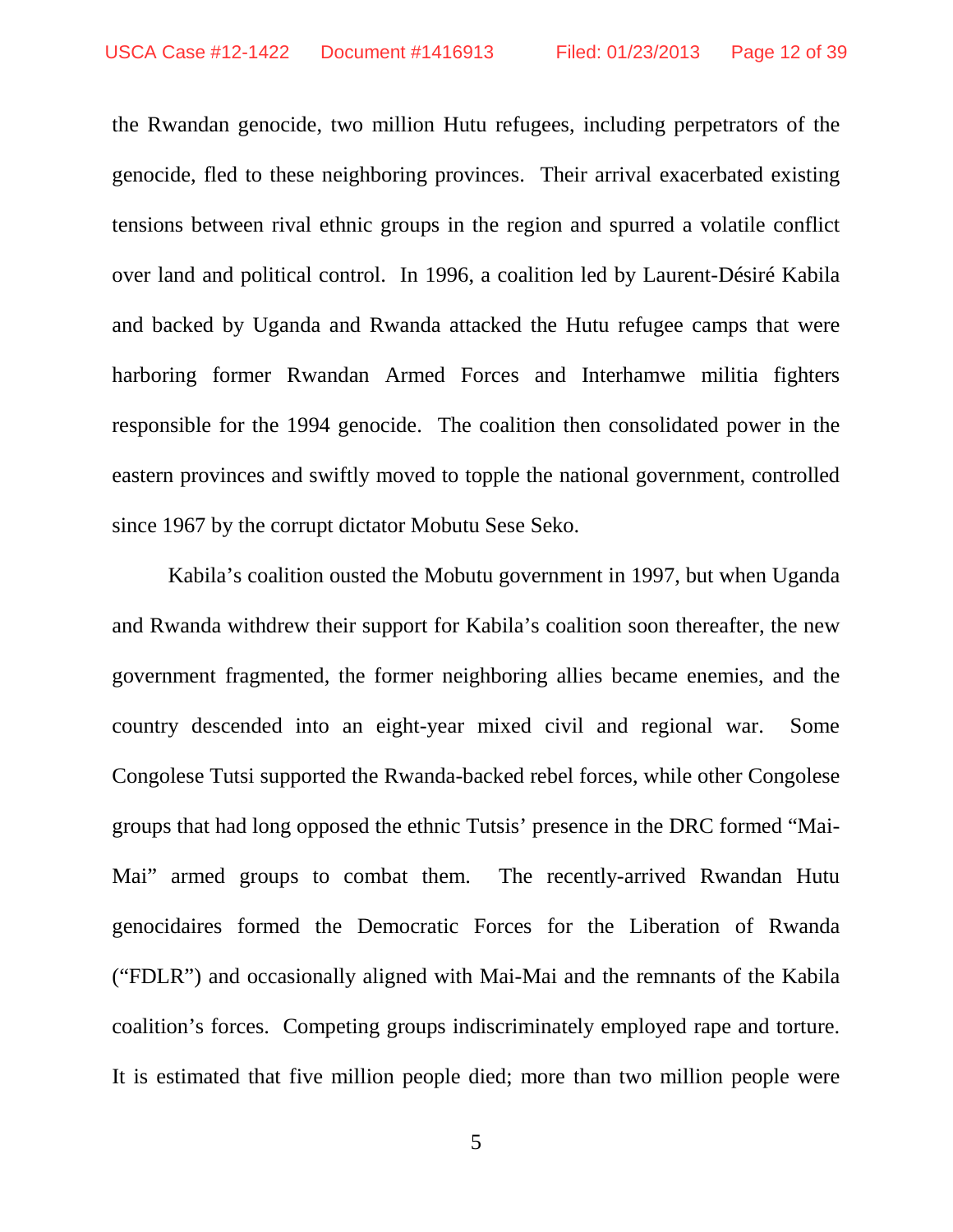forced from their homes, including eighty percent of the population of the eastern provinces. International Alert, *Ending the Deadlock: Towards a new vision of peace in eastern DRC*, 20-26 (2012); *see generally* Jason Stearns, *Dancing in the Glory of Monsters: The Collapse of the Congo and the Great War of Africa* (2011).

In 2002, a series of peace agreements largely returned control of the country to Kabila's coalition, now led by Laurent-Désiré's son Joseph Kabila. With the notable exception of the FDLR, which still controlled most of the eastern provinces, various armed groups demobilized and integrated into the Congolese army (often referred to by the acronym "FARDC"). In December 2002, the civil war formally ended. The DRC held its first free elections in 2006, in which Joseph Kabila was elected president. International Alert 26. The United Nations has maintained a peacekeeping mission in the DRC since 1999; the mission has deployed over twenty thousand personnel, at a cost of over \$11 billion.<sup>4</sup>

Yet conflict has continued, particularly in the eastern DRC. A splinter group of Tutsi fighters, dissatisfied with the national government and wary of the Hutudominated FDLR's strength in the eastern provinces, broke off from the Congolese army and formed the National Congress for the Defence of the People ("CNDP")

<sup>4</sup> U.N. Organization Mission in the Democratic Republic of the Congo: Facts and Figures, http://www.un.org/en/peacekeeping/missions/monuc/facts.shtml; U.N. Organization Stabilization Mission in the Democratic Republic of the Congo: Facts and Figures http://www.un.org/en/peacekeeping/missions/monusco/facts.shtml.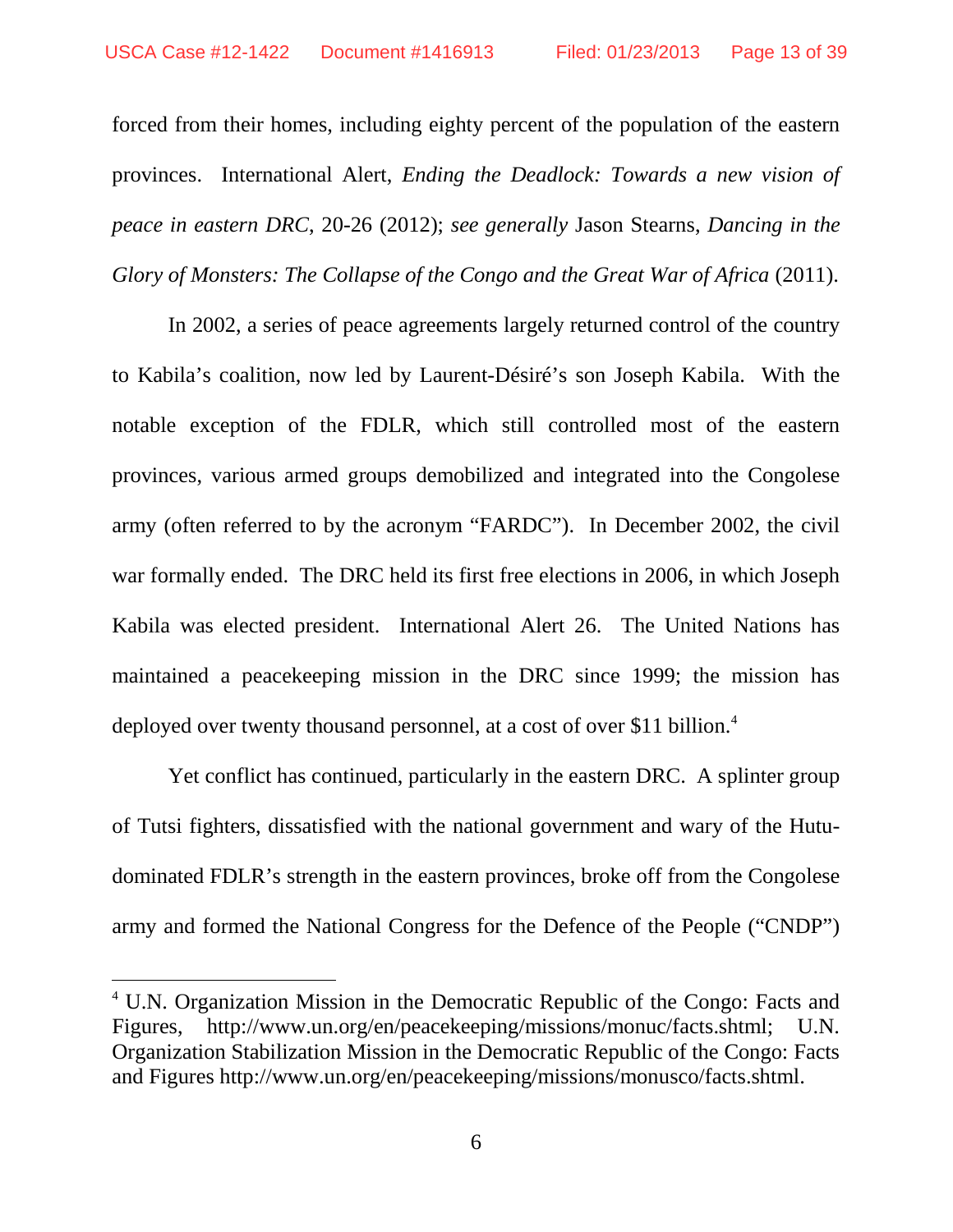in late 2006. The ensuing battles between the Hutu-backed FDLR, Mai-Mai, and the Tutsi-led CNDP turned the eastern provinces into a welter of perpetual conflict. After protracted efforts by the Kabila government to broker a deal and re-integrate the CNDP into the Congolese army, an agreement was reached in March 2009.<sup>5</sup> The Congolese army, whose regiments often appear to operate outside civilian or military command, has thus expanded its presence in the region by absorbing armed groups. Like the rebel groups operating in the region, the Congolese army is widely identified as a perpetrator of rape, extrajudicial killings, and other abuses, and also exploits the region's mineral wealth.<sup>6</sup>

By mid-2010, many mine sites in the eastern DRC had changed hands as different armed groups made inroads in different locations. Some mine sites were still run by villages, independent of any armed group. The FDLR, Mai-Mai, the army, and the CNDP (which remained quasi-independent even as it nominally integrated into the army) controlled the rest.<sup>7</sup>

<sup>5</sup> *See* International Alert, *supra* at 26-27.

<sup>6</sup> *See* U.S. Dep't of State, *Country Reports on Human Rights Practices for 2011: Democratic Republic of the Congo* (2011); Michael Nest, *Coltan*, 125 (2011).

<sup>7</sup> *See* Dep't of State, Democratic Republic of the Congo Mineral Exploitation by Armed Groups (June 28, 2010) ("2010 State Dep't Map"); Peter Eichstaedt, *Consuming the Congo: War and Conflict Minerals in the World's Deadliest Place*, 4 (2011).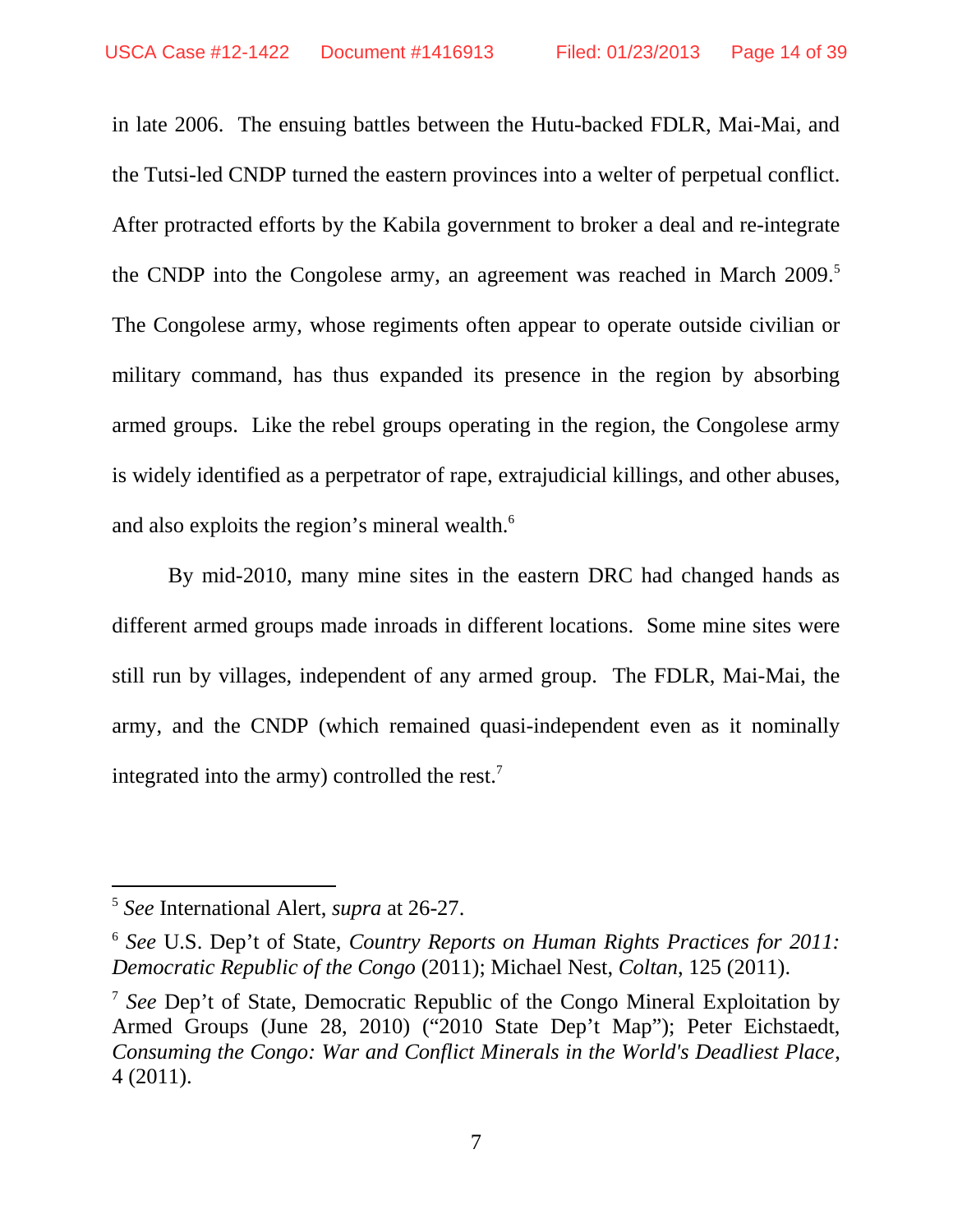Congress understandably viewed reports of widespread violence in the DRC, and in particular sexual violence, with alarm. At the urging of human rights activists and policy advocacy groups, Congress included a provision concerning "Conflict Minerals" in the July 2010 Dodd-Frank Wall Street Reform and Consumer Protection Act. Section 1502 states, "It is the sense of Congress that the exploitation and trade of conflict minerals originating in the [DRC] is helping to finance conflict characterized by extreme levels of violence in the eastern [DRC]," thus "warranting" that securities issuers comply with certain disclosure requirements. Pub. L. 111-203, 124 Stat. 1376 (2010).

As Petitioners detail, Section 1502 requires issuers to ascertain and disclose whether they have used even trace amounts of so-called "conflict minerals" in any of their products. "Conflict minerals" are defined to include tin, tungsten, tantalum, and gold mined from anywhere in the DRC or the nine countries it borders. If the supply chain may contain such minerals, issuers are to investigate whether any of those minerals "directly or indirectly finance or benefit armed groups in the Democratic Republic of the Congo or an adjourning country." *Id.* Section 1502 charged the SEC with crafting a rule to spell out precisely when and how disclosures would be required, which issuers would need to comply, and the timeframe for doing so. 15 U.S.C. § 78m(p)(1) (2006); Pet'rs' Br. 15.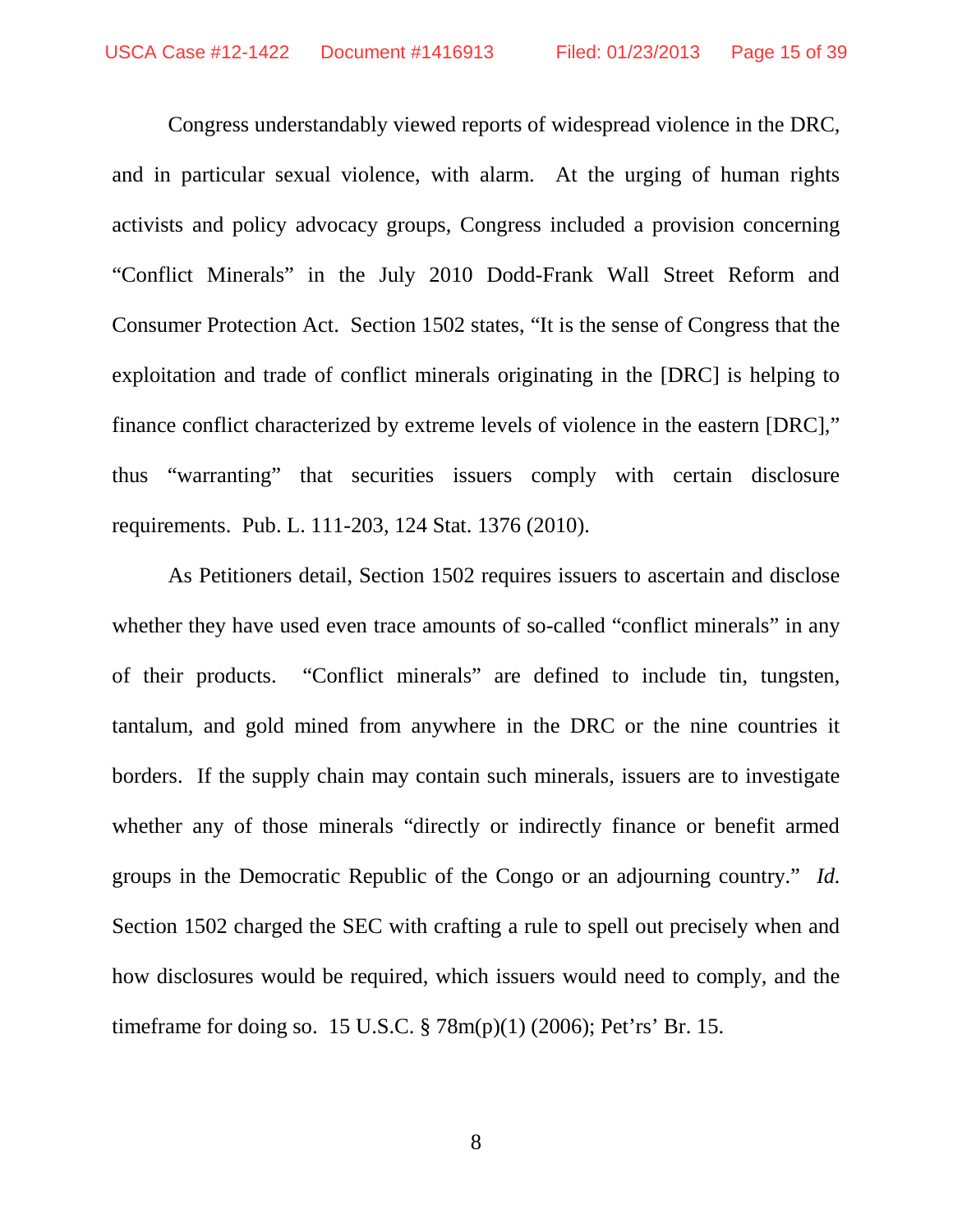\* \* \*

Since Section 1502 was passed, the legal market for minerals from the DRC has significantly contracted. In September 2010, President Kabila imposed a sixmonth embargo on exports of minerals mined from North and South Kivu and another province, described as an effort to undercut the armed groups controlling mines there. Though the government embargo ended in March 2011, demand for minerals did not recover, and exports have fallen dramatically.<sup>8</sup>

Press reports and DRC experts confirm that, in anticipation of the SEC's final rule, many companies have categorically ceased sourcing minerals from the DRC and its neighbors.<sup>9</sup> The OECD reported that participants in its due diligence pilot program—thirty of the world's largest and most sophisticated companies, who volunteered to conduct due diligence on their mineral suppliers—"have had

<sup>8</sup> Laura E. Seay, Center for Global Development, *What's Wrong with Dodd-Frank 1502? Conflict Minerals, Civilian Livelihoods, and the Unintended Consequences of Western Advocacy*, Working Paper 284, (Jan. 2012); *Digging for Victory*, The Economist (Sept. 24, 2011); Katrina Manson, *Central Africa: The Quest for Clean Hands*, Financial Times (Dec. 18, 2012).

<sup>&</sup>lt;sup>9</sup> See, e.g., Letter from Martin Kabwelulu, DRC Minister of Mines (Nov. 8, 2011); Seay, *supra*; Severine Autesserre, *Dangerous Tales: Dominant Narratives on the Congo and Their Unintended Consequences*, 111 African Affairs 202, 213 (2012); David Aronson, *How Congress Devastated Congo*, N.Y. Times (Aug. 7, 2011); Mark Drajem, Jesse Hamilton, & Michael J. Kavanagh, *A Rule Aimed at Warlords Upends African Mines*, Businessweek (Aug. 4, 2011); Manson, *Quest for Clean Hands*, *supra*.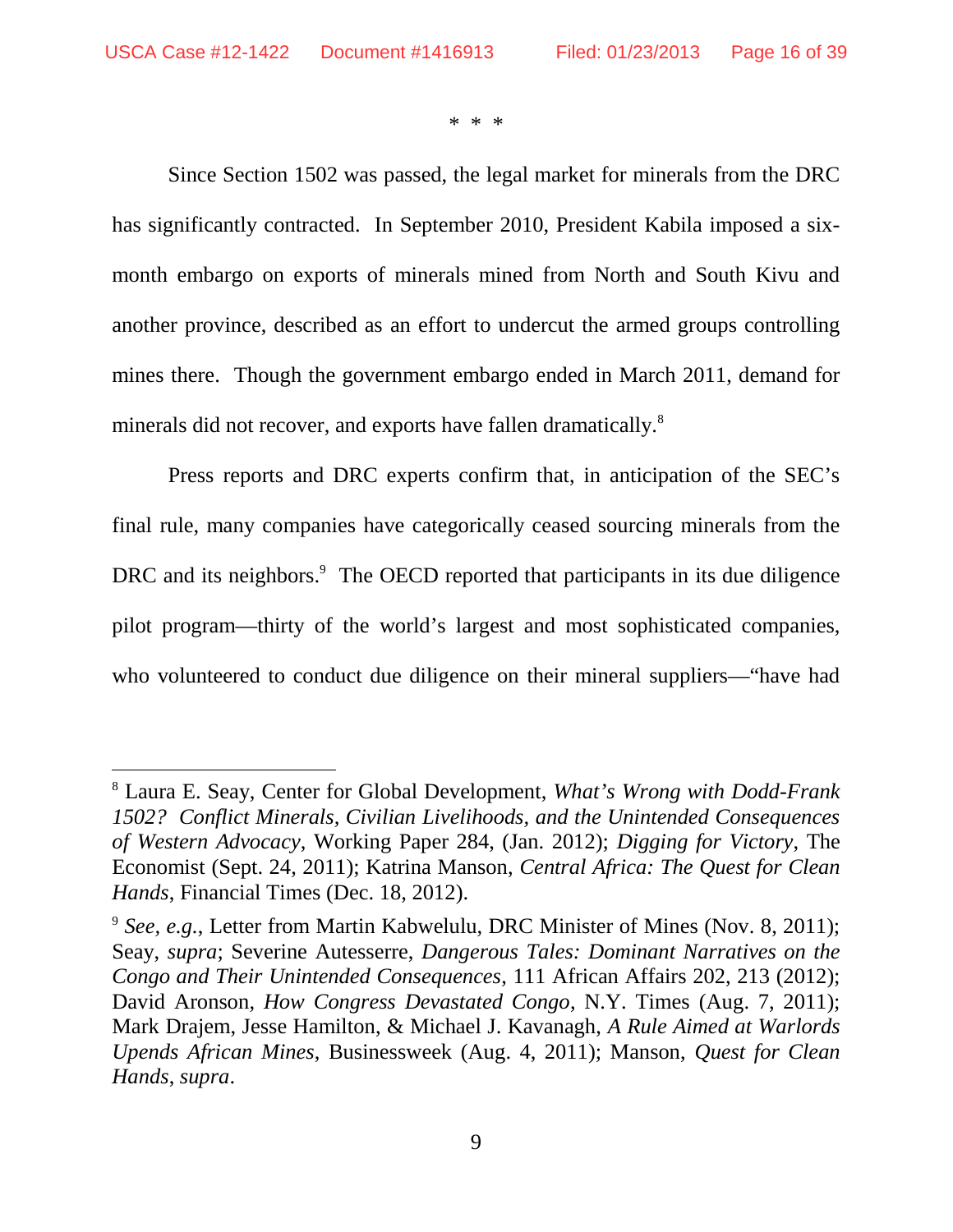difficulty convincing suppliers not to boycott the DRC."<sup>10</sup> That conclusion is particularly striking because the OECD's due diligence guidance are the only guidelines the SEC has expressly endorsed. *See* Conflict Minerals, 77 Fed. Reg. 56,274, 56,281 (Sept. 12, 2012). The considerable hurdles faced even by the companies most committed and able to undertake "responsible" sourcing underscores why very few companies outside the pilot program plan to continue sourcing from the DRC. *See* OECD Report, *supra*, at 15.

For thousands of Congolese whose livelihoods depend on mining, these developments have added a terrible new dimension to the existing crisis. Many miners are out of work; some mine sites appear to have been abandoned. Miners are often the sole breadwinners for entire families, and no other careers are available. Their already-impoverished families have slipped further below subsistence levels.<sup>11</sup> Numerous legitimate local exporters have shut their doors as they cannot find buyers. Of the 29 provincial exporters in business in 2010, only five are still in business. Manson, *Quest for Clean Hands*, *supra*.

<sup>10</sup> OECD, *Downstream Implementation of the OECD Due Diligence Guidance for Responsible Supply Chains of Minerals from Conflict-Affected and High-Risk Areas: Final downstream report on one-year pilot implementation of the Supplement on Tin, Tantalum, and Tungsten*, 16 (2013) ("OECD Report").

<sup>11</sup> *See* Letter from Observatoire Gouvernance et Paix and Bureau d'Etudes Scientifiques et Techniques (Dec. 26, 2011); Pact Attach. (Mar. 2, 2011); Katrina Manson, *Congo Miners Ban Puts Stress on Firms and Workers*, REUTERS (Sept. 30, 2010).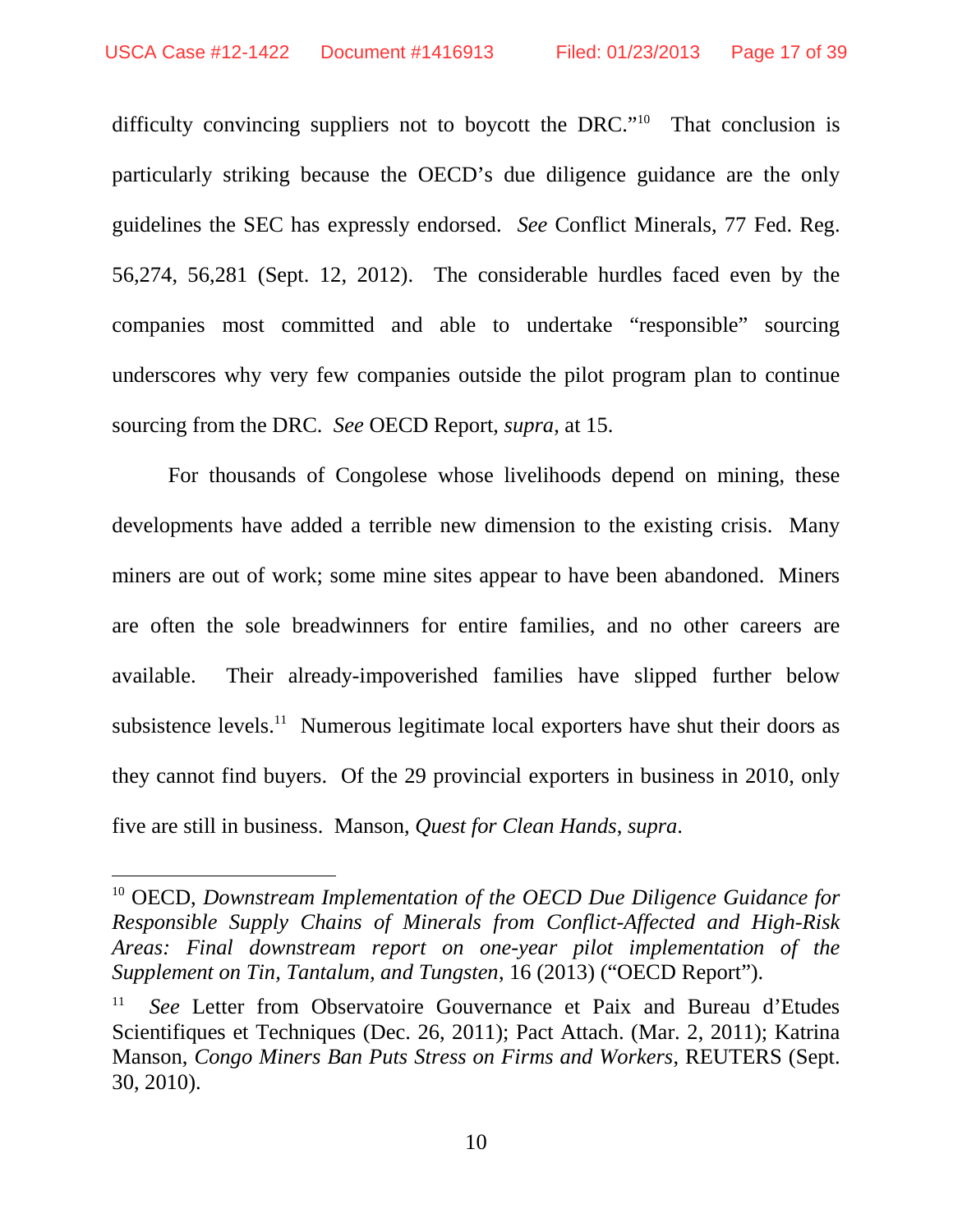The decimation of the legitimate market for Congolese minerals has also upended existing methods intended to prevent armed groups from benefiting from mining. Gold is immensely difficult to attribute to a particular site, and thus difficult to certify as "conflict-free" under any circumstances. But before 2010, Congolese miners, government officials, non-governmental organizations, and industry groups were collectively developing measures to increase the traceability of tin, tantalum, and tungsten. One project to implement tracing had started in North and South Kivu. Those measures included "tagging" minerals from legitimate mines not controlled by armed groups as a means of certification. *Id.*

More recently, however, these traceability programs have met with skepticism from stakeholders and have been undermined by corruption. Stakeholders have been reluctant to invest in transparency measures that take time to implement when the legal market for minerals from the DRC is collapsing. *See* Letter from Observatoire Gouvernance et Paix and Bureau d'Etudes Scientifiques et Techniques 3 (Dec. 26, 2011); Seay, *What's Wrong With Dodd-Frank*, *supra*. Many issuers appear to have awaited the SEC's final rule before making an economic decision as to whether compliance costs will still make it cost-efficient to source minerals from the DRC. As a result, there are only a handful of mines in the DRC with traceability schemes underway, and the prospect of expanding those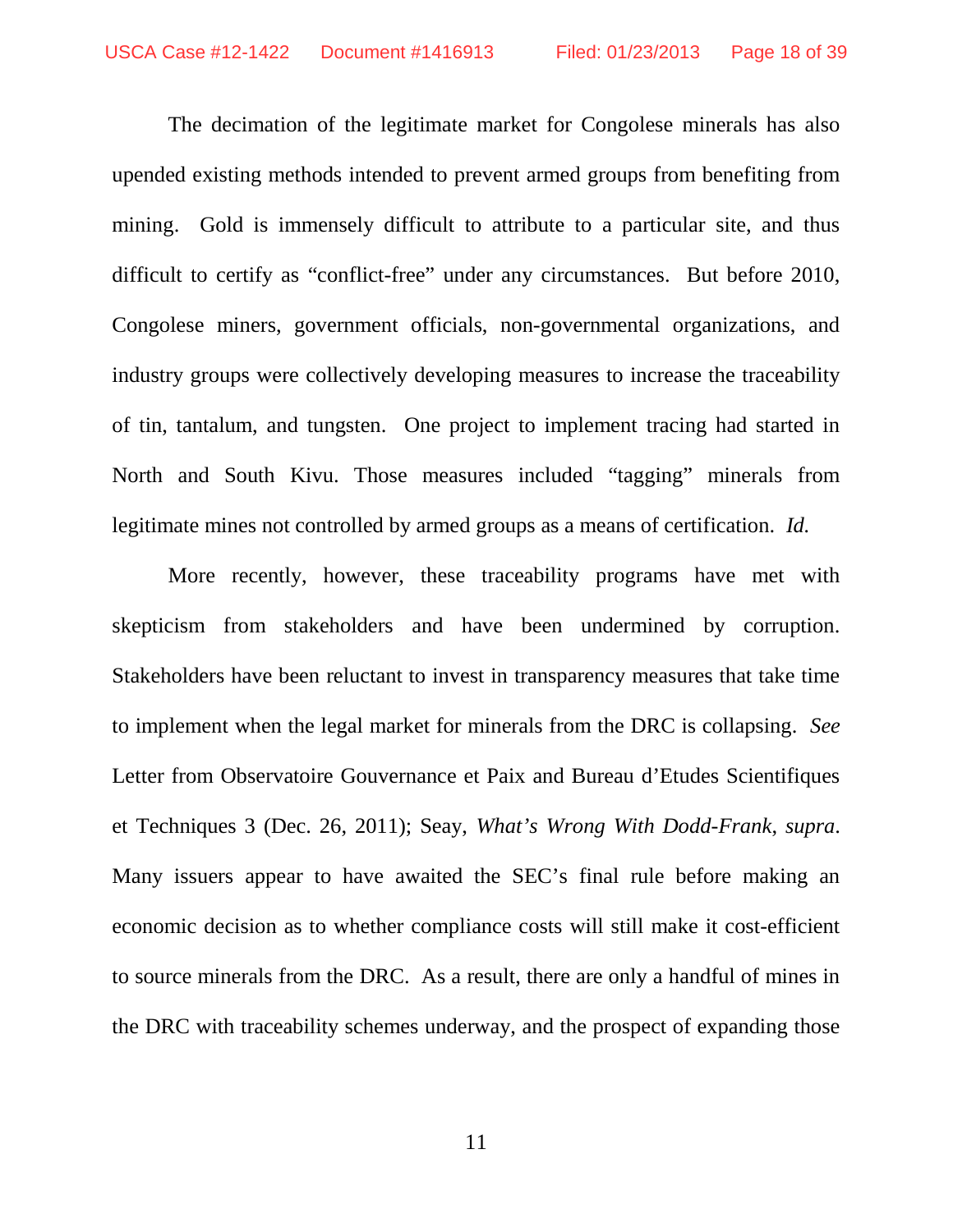programs to other mines is doubtful. *See* OECD Report, *supra*, at 13, 33-34, 60; Atta-Asamoah, *supra*, at 1-2.

The collapse of the market for anything but verifiably "conflict-free" minerals has also had the perverse effect of further undercutting traceability programs and encouraging smuggling. Pressure to produce certifiably "conflictfree" minerals has created more incentives to corrupt traceability initiatives, for instance by using stolen "conflict-free" tags. And the less reliable traceability programs become, the less companies may invest in them, shrinking the legitimate market yet further. *See* Atta-Asamoah, *supra*, at 1-2; Letter from Metalor Technologies USA (Jun. 13, 2012); Letter from Jewelers of America (Nov. 1, 2011). "Since 2007 we were making advances to ensure less and less smuggling," noted Emmanuel Ndimubanzi, a regional official in North Kivu. The present situation, he said, "was like you had someone just convalescing from a coma, and at that very moment you kill them." Manson, *Quest for Clean Hands*, *supra.*

The FDLR, Mai-Mai, and dozens of smaller, splintered-off armed groups have instead thrived, not least because of the ease with which many of them can exploit the underground market. The eastern provinces are still strongholds for dozens of armed groups. Many have "continue[d] and even expand[ed] their mining operations" by relying on smuggling networks to sell those minerals on the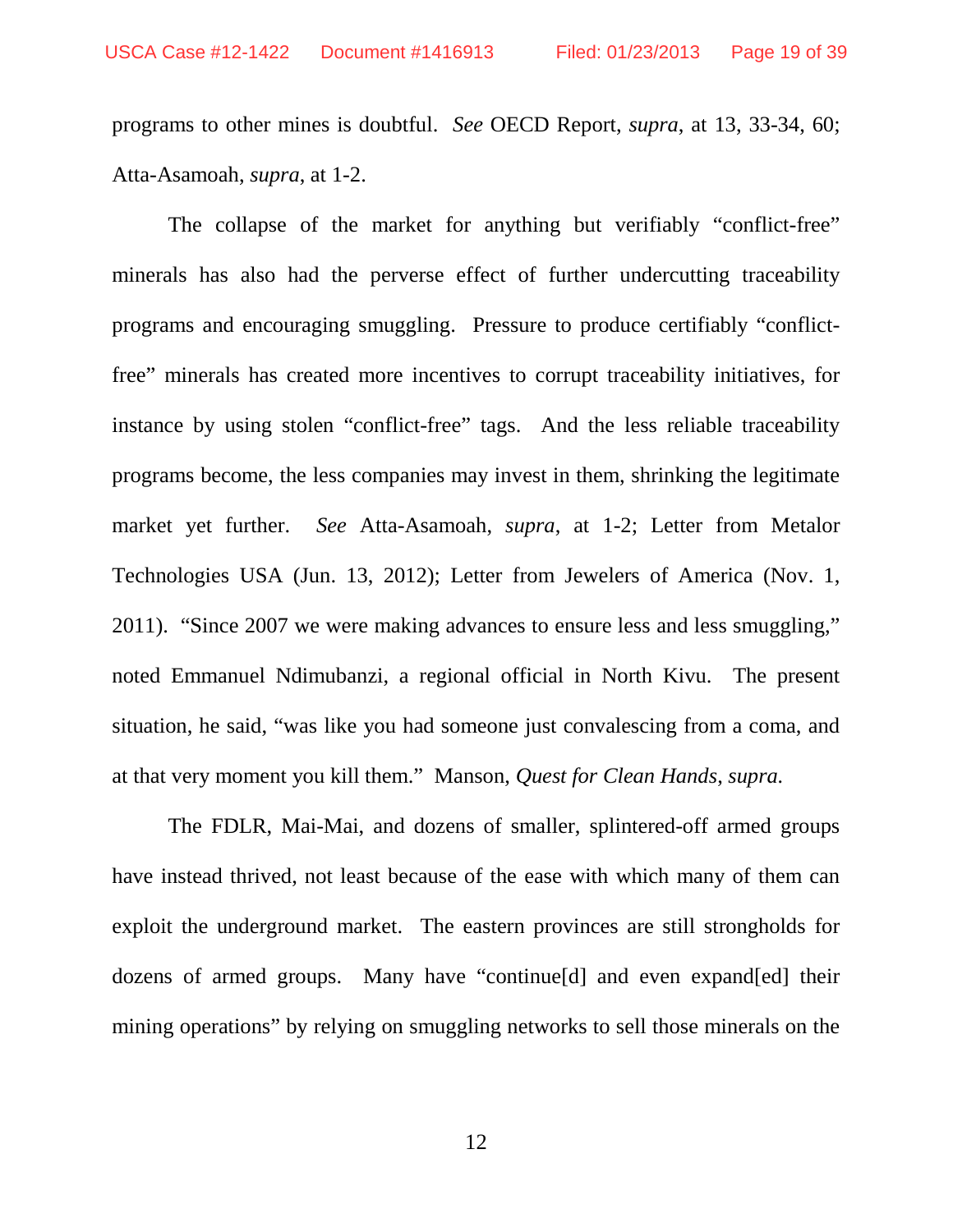black market or to "launder" them into purportedly "conflict-free" minerals. Autesserre, *Dangerous Tales*, *supra*, at 213; *Digging for Victory*, *supra*.

One group in particular has made significant gains since 2010: the newlyformed M23, previously the CNDP, which rebelled against the government in the eastern provinces in early 2012. M23 has quickly become one of the strongest armed groups in the region. M23's rise has also resulted in further human rights abuses. Its members are accused of engaging in rape, killings of civilians, torture, and recruitment of child soldiers—as are the groups opposing it. Peter Eichstaedt, *Capturing Congo: Gold, Guns, and Strife*, Foreign Affairs (Dec. 6, 2012).

In sum, since 2010, the legal market for tin, tantalum, tungsten, and gold from the DRC has shriveled, and the eastern provinces hardest-hit by conflict have been disproportionately harmed. Miners and their families are more susceptible than ever to the predations of armed groups. There is little market for minerals whose origins cannot be verified, and companies have voiced wariness about the investments and effort required to make verification processes work. The conflict rages on, and armed groups have taken advantage of opportunities to smuggle or launder minerals at the expense of independent mines and exporters. And infighting among armed groups, offensives by the Congolese army, and deals to consolidate armed groups into the Congolese army have produced bewildering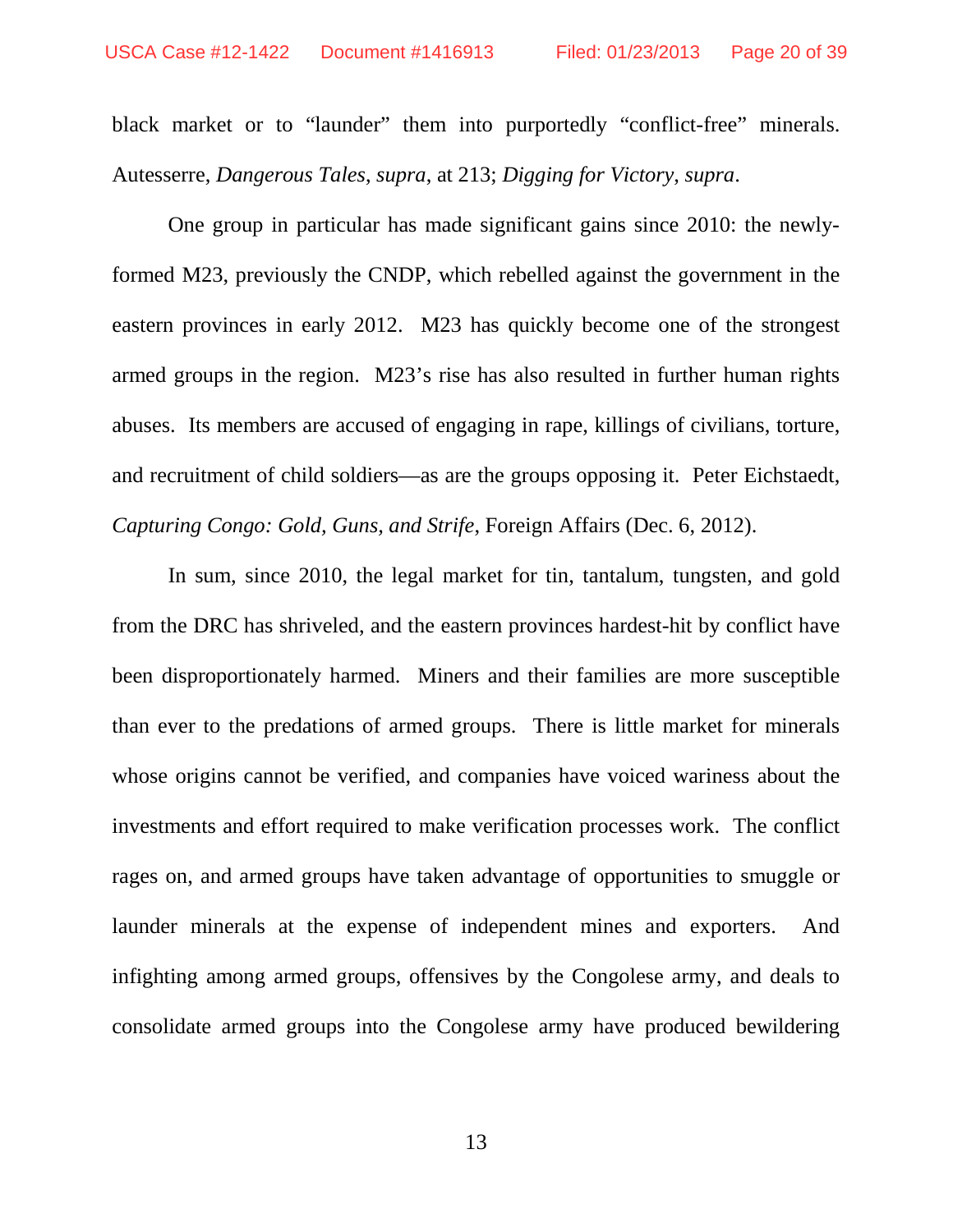changes in control over individual mining sites and surrounding trade routes. *See* Autesserre, *Dangerous Tales*, *supra*, at 213; 2012 State Dep't Map*, supra*.

Commenters familiar with conditions in the DRC suggested that the only hope was that traceability programs might yet appear sufficiently promising and cost-effective to dissuade companies from abandoning the DRC entirely.<sup>12</sup> The SEC, however, failed to minimize the inordinate compliance costs of its rule for issuers, who must undertake burdensome yet possibly inconclusive investigations into whether even trace amounts of tin, tantalum, tungsten, and gold in their products came from mines controlled by armed groups. The SEC thereby all but guaranteed that the *de facto* embargo will become permanent.

#### **SUMMARY OF ARGUMENT**

The SEC developed its final rule to implement Section 1502 during a twoyear period in which conditions in the DRC and in the market for minerals changed considerably. Numerous comments submitted to the SEC—backed by extensive literature and eyewitness reporting—highlighted the correlation between falling demand for DRC minerals in the open market, disruptions to existing transparency initiatives, increased smuggling, and greater instability benefiting armed groups.

<sup>12</sup> *See* Letter from Fédération des Entreprises du Congo (Feb. 25, 2011); Letter from Générale des Coopératives Minières du Sud Kivu (Apr. 8, 2011); Letter from Southern Africa Resource Watch (Apr. 4, 2012); Letter from Observatoire Gouvernance et Paix and Bureau d'Etudes Scientifiques et Techniques (Dec. 26, 2011).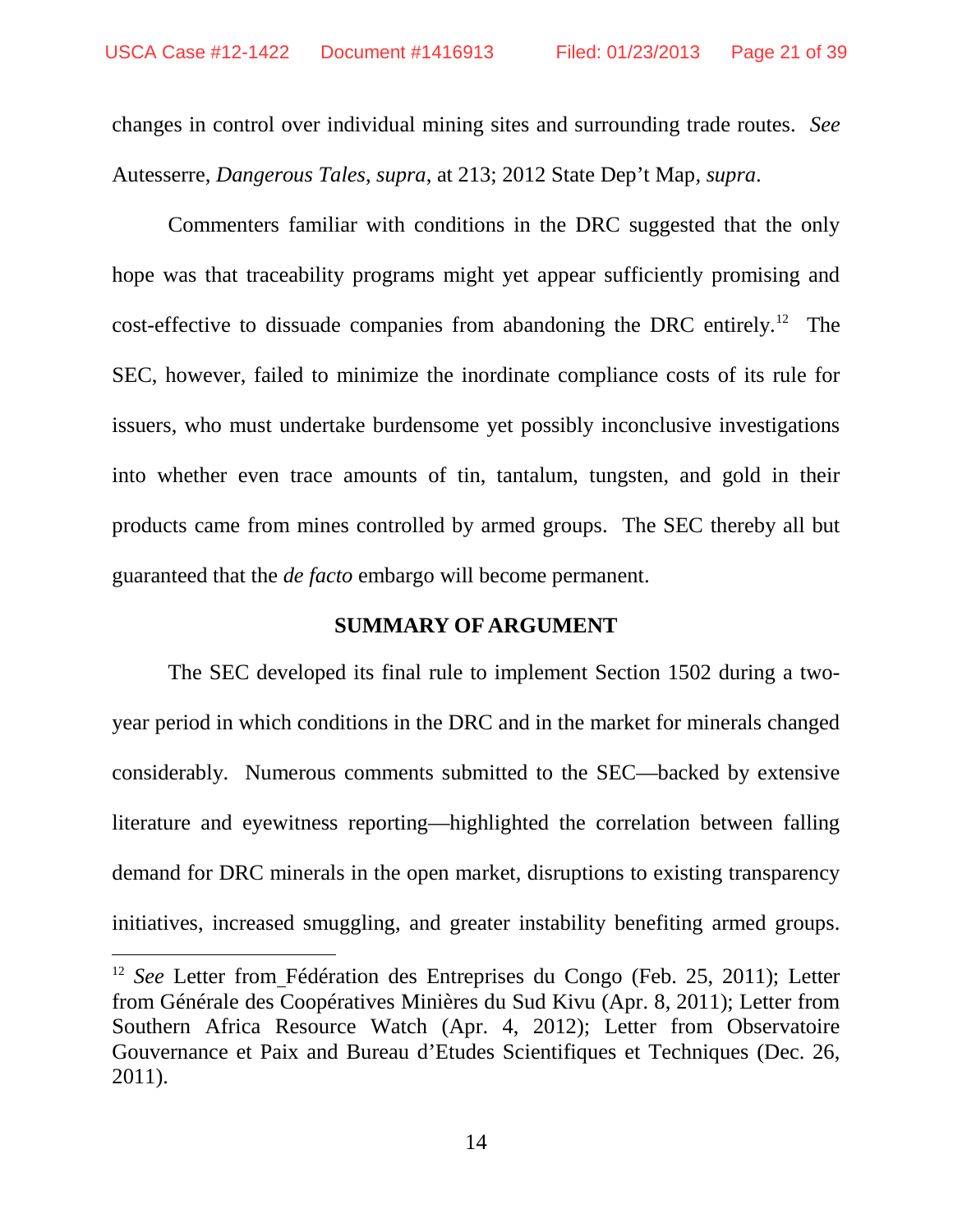These comments lauded Section 1502's aims of reducing violence and disrupting armed groups in the DRC. But as the SEC noted, these comments "were concerned about potentially negative effects of the Conflict Minerals Statutory Provision and the resulting rule," and "argued that the provision and/or rule could lead to a de facto boycott or embargo on conflict minerals." 77 Fed. Reg. at 56,278.

Rather than addressing significant questions as to whether the rule would attain Congress's intended objectives, the SEC ducked the issue. Though the SEC acknowledged its duty to evaluate both benefits and costs, its argument as to why it discharged that obligation is patently flawed. According to the SEC, its rule necessarily advances Congress's goals of reducing violence and disrupting armed groups because the rule hews closely to the statutory mandate. That bootstrap theory not only dangerously lessens scrutiny of the SEC's rules, but is also at odds with the SEC's reasoning elsewhere in the rule. And the SEC's other justification, that the agency is ill-equipped to analyze a rule aimed at social benefits, relies on the astonishing proposition that an analysis is no longer mandatory if it is difficult. To allow the SEC simply to assert that its rule will advance statutory benefits would nullify the SEC's obligation to analyze what benefits and costs its chosen rule will likely produce.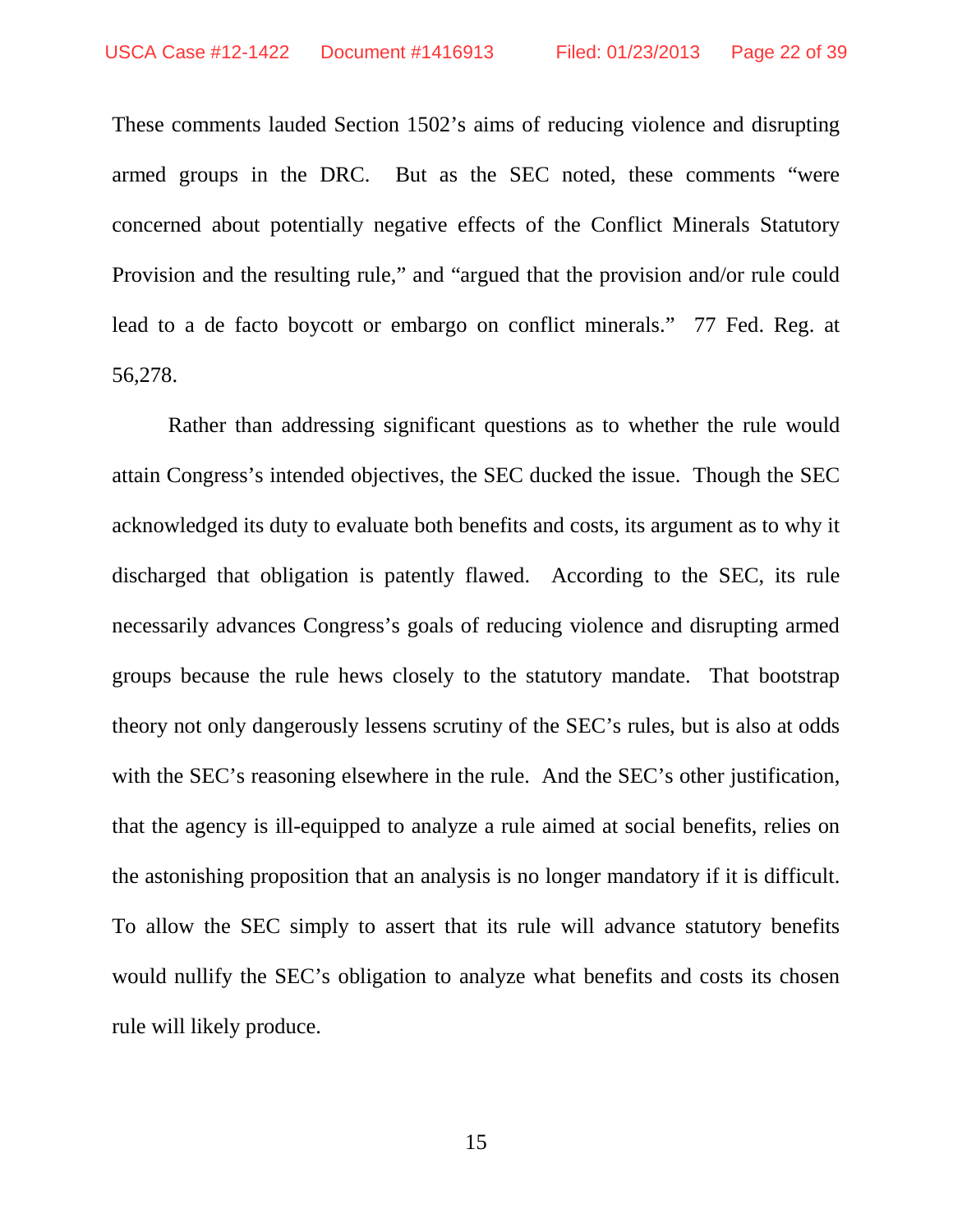Not only did the SEC fail to analyze the rule's benefits; the SEC made discretionary choices that many comments established will cause further economic harm to the Congolese, aggravate instability, and increase the influence of armed groups in the DRC. The SEC's due diligence requirements make it prohibitively expensive for issuers to make even a preliminary determination that their minerals may have originated in the DRC or its neighbors. That initial determination triggers due diligence obligations to discern where the minerals ultimately originated and whether they indirectly or directly benefited armed groups, to obtain a private sector audit, and to file an additional and exhaustive disclosure report to the SEC. *See* Pet'rs' Br. 5.

Rather than minimizing these burdens, the SEC extended those costs to a far wider range of issuers than Section 1502 required. The SEC justified those costs by saying that they were warranted to advance Section 1502's humanitarian objectives. But the SEC acknowledged that the higher these compliance costs are, the greater the incentive for issuers to avoid triggering these due diligence obligations altogether—by abandoning sourcing from the DRC and its neighbors entirely. Avoiding a permanent *de facto* embargo should have been among the SEC's highest priorities, given the numerous comments stressing that the consequences of such an embargo would render the rule disastrously counterproductive.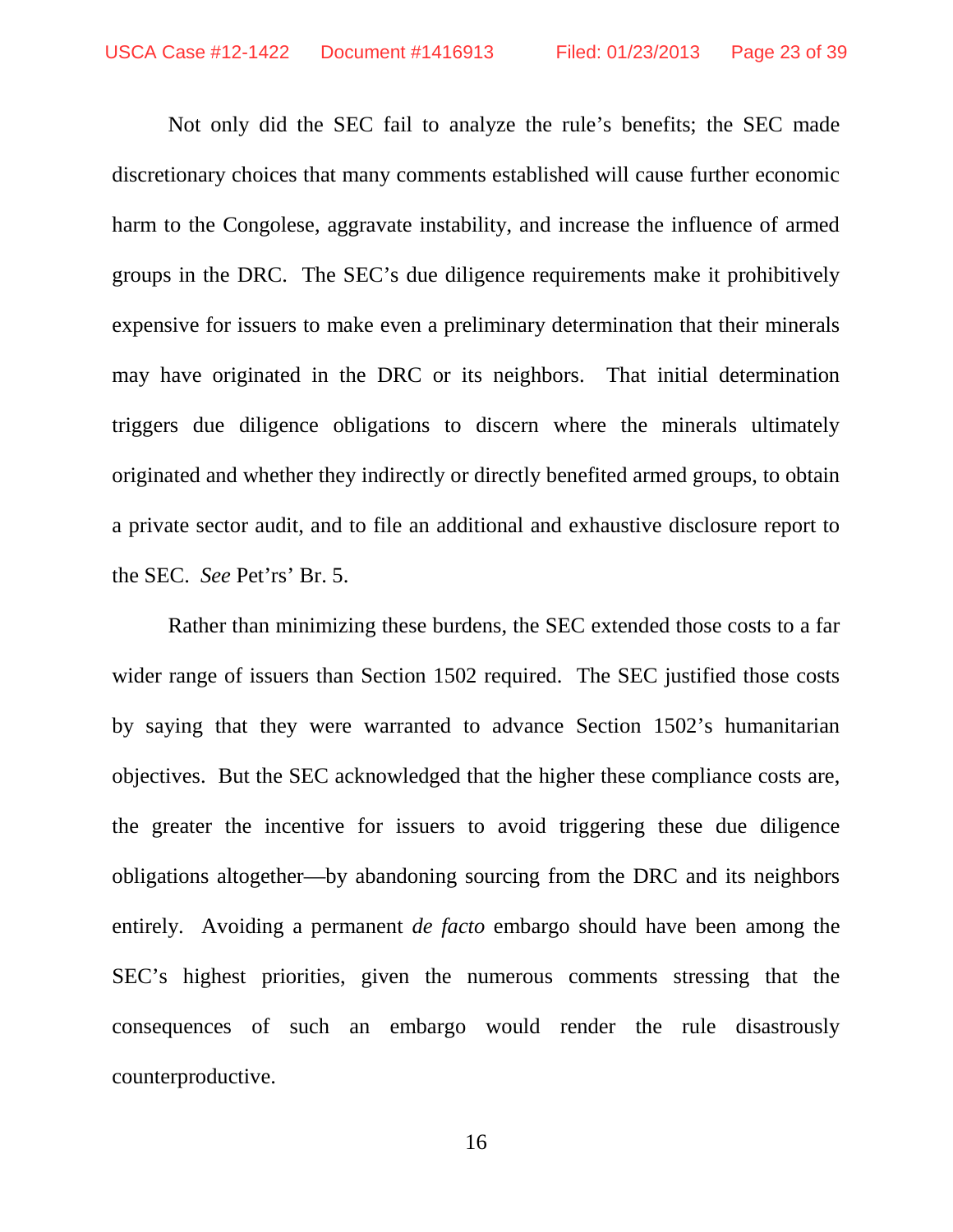Rather than craft a less burdensome rule, the SEC opted to throw the baby out with the bathwater. The SEC's attempt to portray its convoluted transition rules as a means of avoiding a *de facto* embargo establishes that the SEC recognized the undesirability of such a result. But the SEC offered no basis for concluding the phase-in it selected will do anything other than add another layer of confusion to an already byzantine process.

#### **ARGUMENT**

### **I. THE SEC IGNORED ITS STATUTORY OBLIGATION TO ANALYZE THE RULE'S PURPORTED BENEFITS**

## **A. The SEC Should Have Considered The Benefits As Well As The Costs of Its Rule**

The SEC's obligation to consider the benefits as well as the costs of its proposed rules is unequivocal. The SEC must "consider or determine whether an action is necessary or appropriate in the public interest" and "promote[s] efficiency, competition, and capital formation." 15 U.S.C. § 77b(b); *see also id.* §  $78w(a)(2)$ . And this Court has held repeatedly that the SEC must "do what it can to apprise itself—and hence the public and Congress—of the economic consequences of a proposed regulation." *Chamber of Commerce v. SEC*, 412 F.3d 133, 143 (D.C. Cir. 2005); *see also Bus. Roundtable v. SEC*, 647 F.3d 1144, 1148- 49 (D.C. Cir. 2011).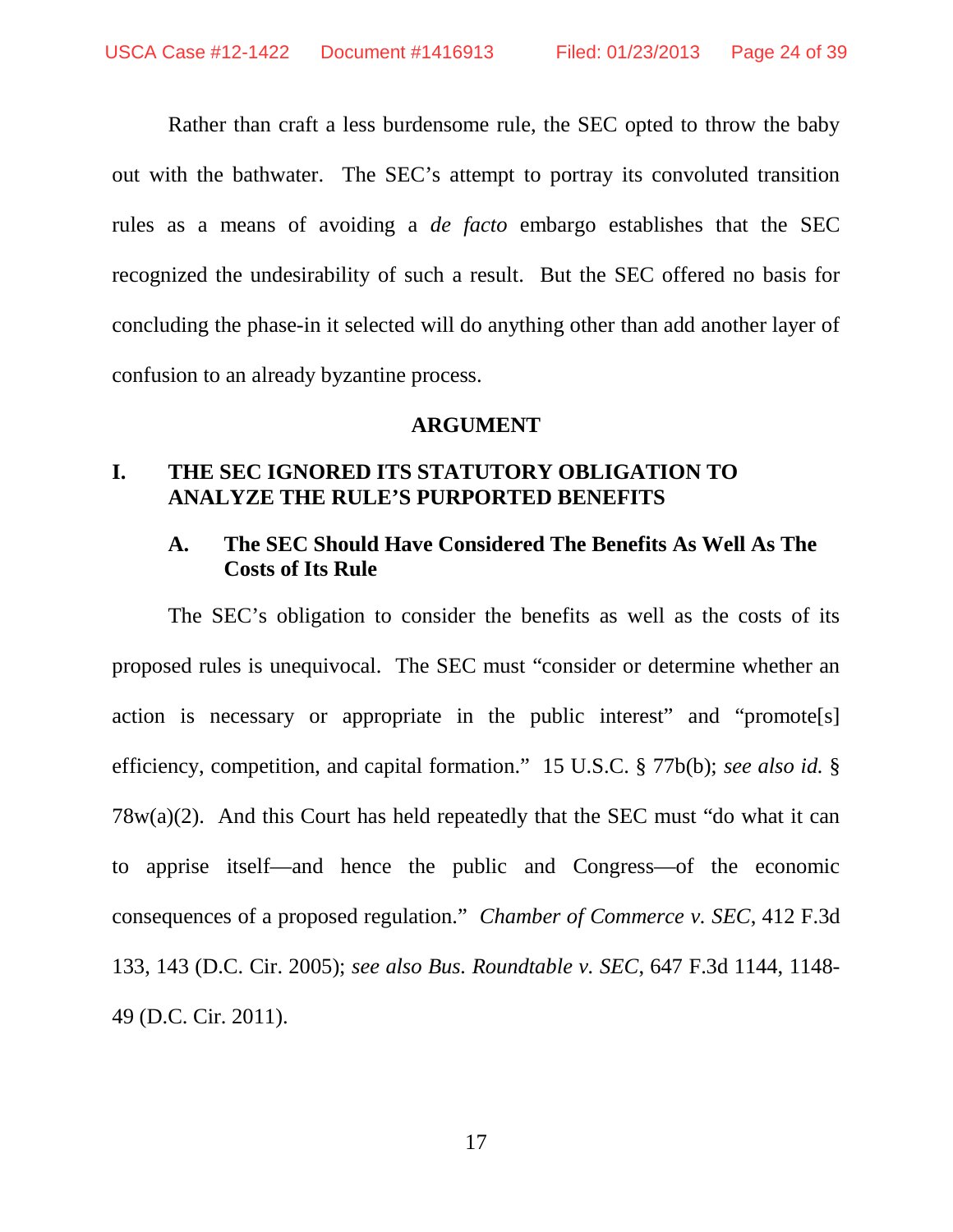The SEC's analysis of the benefits of a proposed rule is a fundamental aspect of that obligation, because the SEC's conclusion that a rule's economic costs are justified necessarily depends upon finding that the rule will be effective in attaining countervailing benefits. Bypassing any evaluation of a rule's benefits is thus tantamount to "entirely fail[ing] to consider an important aspect of the problem," and renders the SEC's action "arbitrary and capricious" under the Administrative Procedure Act. *Motor Vehicle Mfrs. Ass'n of U.S., Inc. v. State Farm Mut. Auto. Ins. Co.*, 463 U.S. 29, 43 (1983); *see also Pub. Citizen v. Fed. Motor Carrier Safety Admin.*, 374 F.3d 1209, 1222 (D.C. Cir. 2004).

The SEC's obligation to evaluate both benefits and costs plainly required it to consider whether its rule would produce the "compelling social benefits" of cutting funding streams for Congolese armed groups, as Congress intended. 77 Fed. Reg. at 56,335. Nothing in Section 1502's text suggests that Congress intended to relieve the SEC of this obligation. Quite the contrary: because Section 1502's duration—and thus the duration of the SEC's regulatory power—depends on whether armed militias continue to control mines in the DRC, the SEC's consideration of benefits is all the more essential. Section 1502 provides that the President may terminate the requirements after 2015 upon a determination "that no armed groups continue to be directly involved and benefitting from commercial activity involving conflict minerals." 15 U.S.C. § 78m(p)(4). If the SEC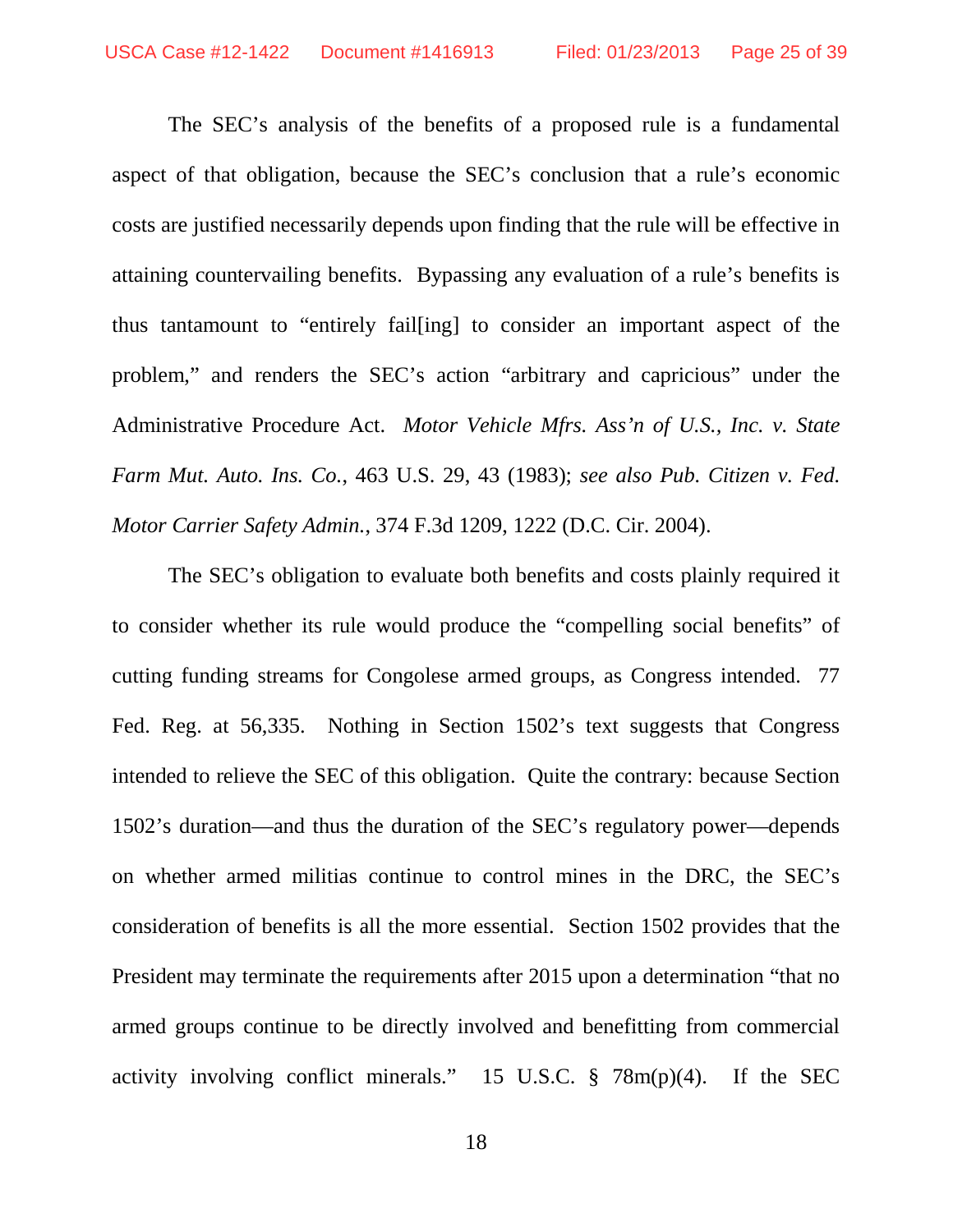promulgates a rule that unintentionally exacerbates armed groups' control over conflict minerals, the SEC effectively extends the duration of its own regulatory power. Scrutinizing whether this rule will achieve Congress's intended benefits thus creates an important check on the SEC's ability, inadvertent or not, to perpetuate its own powers.

In any event, the SEC justified this rule by claiming to have adequately "considered the costs and benefits imposed by the new rule and form we are adopting." 77 Fed. Reg. at 56,334. The SEC accordingly "must defend its analysis before the court" on this basis. *Am. Equity Inv. Life Ins. Co. v. SEC*, 613 F.3d 166, 177 (D.C. Cir. 2010); *SEC v. Chenery Corp.*, 318 U.S. 80, 87 (1943).

### **B. The SEC Cannot Satisfy This Obligation Merely By Asserting That Its Rule Necessarily Advances Section 1502's Objectives**

The SEC's explanation why its rule will advance Congress's objectives pays lip service to the SEC's obligation to consider benefits while blatantly evading it. The SEC asserted that because the "discretionary choices" it made in the final rule "are informed by the statutory mandate," any "discussion of the benefits and costs of those choices will necessarily involve the benefits and costs of the underlying statute." Because the rule ostensibly advanced Congress's aim of promoting peace and security in the DRC, the SEC assumed no further analysis was needed. 77 Fed. Reg. at 56,335 n.711.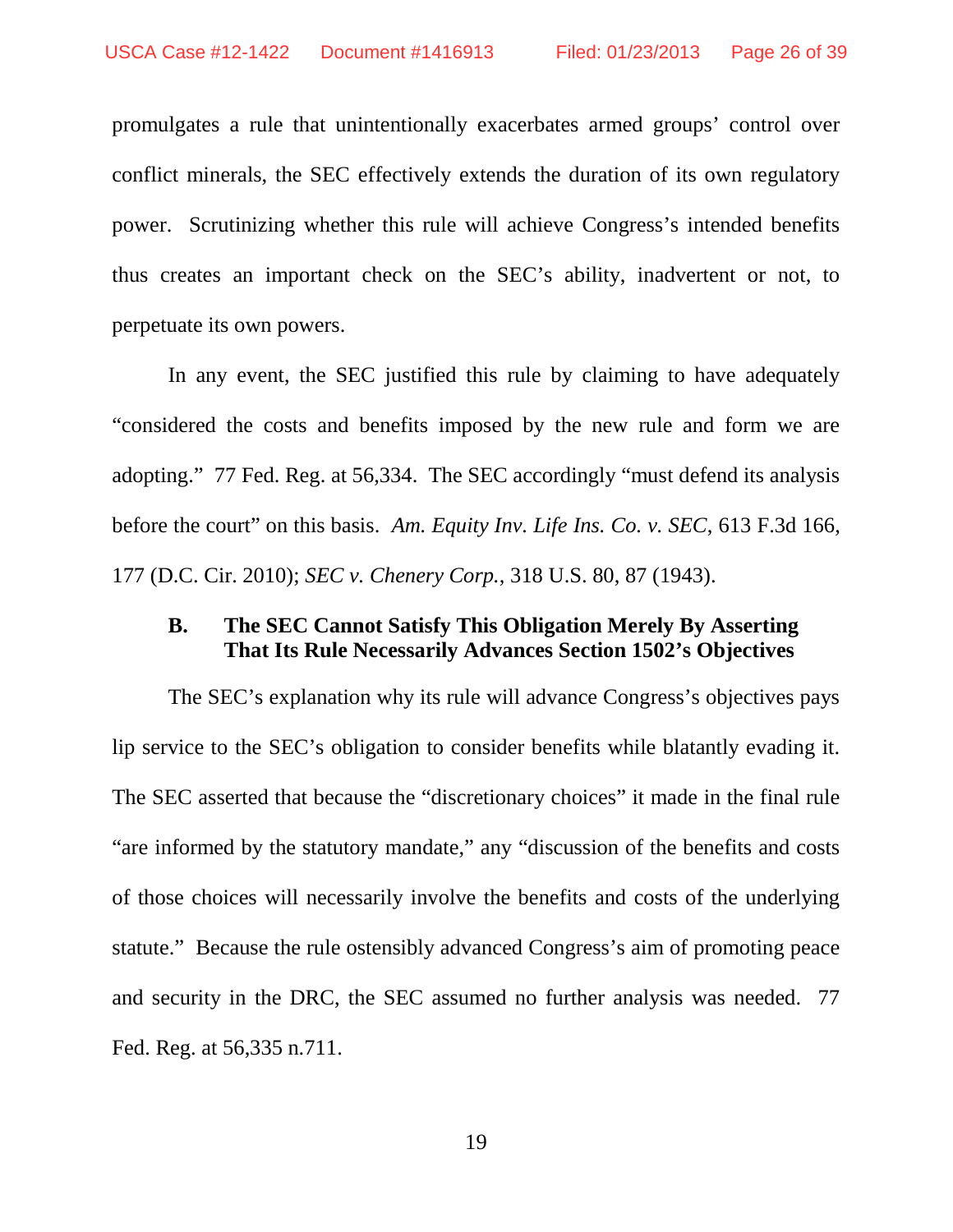This explanation is riddled with flaws. As Commissioner Gallagher emphasized, "[t]he statutory framework that establishes the SEC's economic analysis obligations does not permit the agency to infer benefits." Gallagher Dissent. This explanation also depends upon the erroneous premise that the SEC's many discretionary choices were driven by statutory requirements and not really "discretionary" at all. That is plainly false, as evidenced by the radical differences between the proposed and final rule and by the dozens of choices the SEC's own release describes. *See* Pet'rs' Br. 32-33.

The SEC's assertion that its rule necessarily advances Congress's goals is also inconsistent with the SEC's position that it could not say whether the rule had any benefits. "The statute . . . aims to achieve compelling social benefits, which we are unable to readily quantify with any precision," the SEC declared elsewhere in the rule, "both because we do not have the data to quantify the benefits and because we are not able to assess how effective Section 1502 will be in achieving those benefits." 77 Fed. Reg. at 56,350. That position, too, is indefensible. Despite a wealth of comments from Congolese groups, experts on the DRC, and human rights organizations presenting detailed, if occasionally competing views of whether the rule would achieve any benefits, the SEC did "not attempt[] to quantify the benefits of the final rule" at all, or even qualify them. *Id.* The SEC thus had no basis to even guess whether its rule advances Congress's aims. And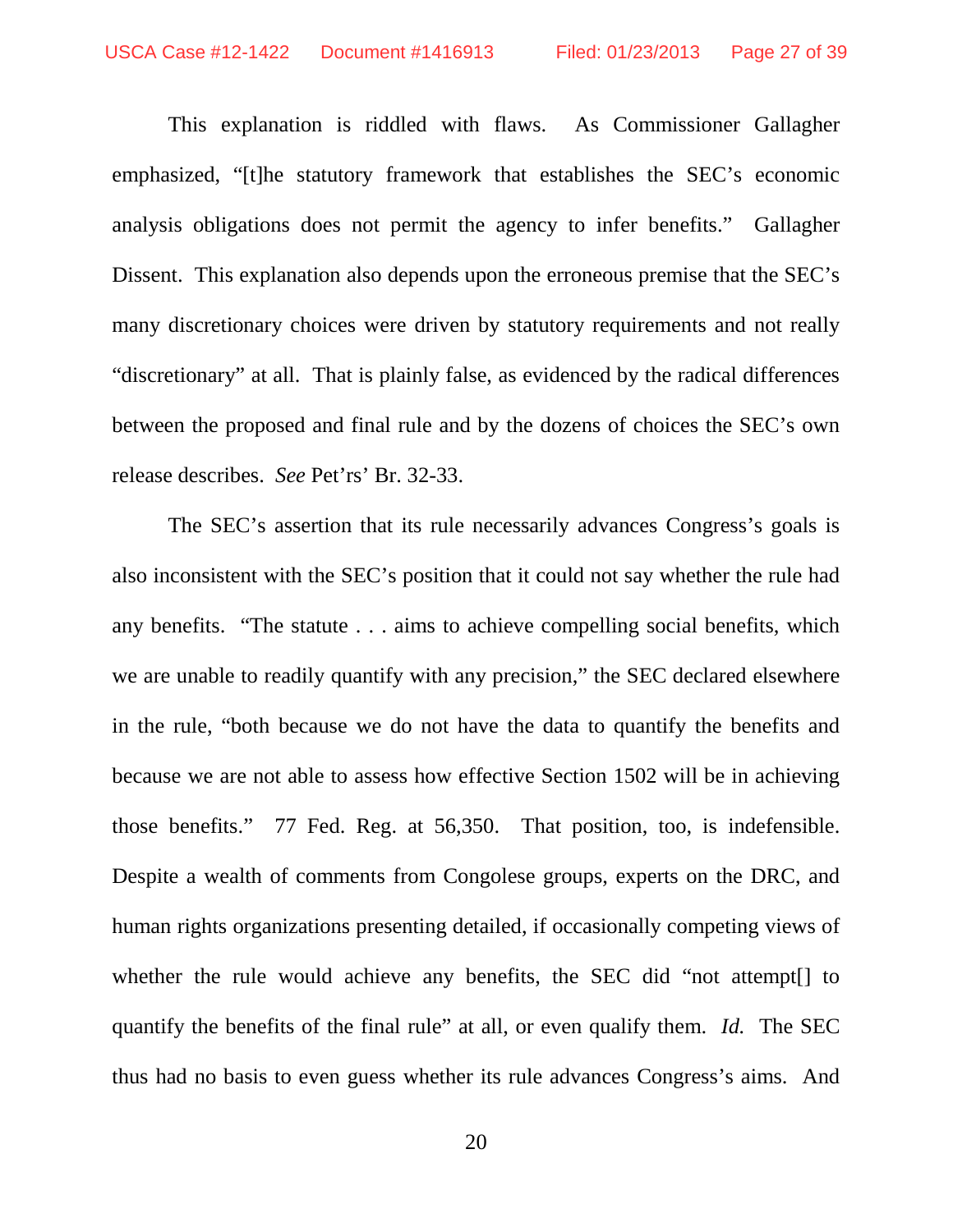the SEC has no excuse for this shortcoming, because the many comments concerning the rule's impact on the DRC gave the SEC extensive information on all facets of the problem. The SEC simply chose to ignore them.<sup>13</sup>

The SEC undoubtedly faced a difficult task in estimating the benefits of its rule. But as Commissioner Paredes explained, "[a]lthough the Commission finds itself in a difficult position . . . the agency still must base its final rule on a reasoned assessment that considers the potential consequences of its judgments," because "[o]therwise, one cannot determine whether the rule is likely to do more good than harm." Paredes Dissent.

## **II. THE RULE WILL LIKELY WORSEN CONDITIONS IN THE DRC**

## **A. The Rule Incentivizes A Permanent** *De Facto* **Embargo, As The SEC Itself Acknowledged**

The SEC's assumption that statutory benefits follow inexorably from its rule is particularly flawed because the SEC has exercised its discretion in a manner that practically ensures worse conditions in the DRC. The SEC exercised its rulemaking discretion in ways that not only increased compliance costs by orders of magnitude, but also created compelling incentives for companies to avoid sourcing

<sup>&</sup>lt;sup>13</sup> The SEC's final rule mentioned only a handful of comments from organizations operating within the DRC. Even then the SEC merely stated that those organizations expressed concerns about the rule's potentially devastating effect on the market for DRC minerals, without any substantive analysis. *See* 77 Fed. Reg. at 56,335 n.719.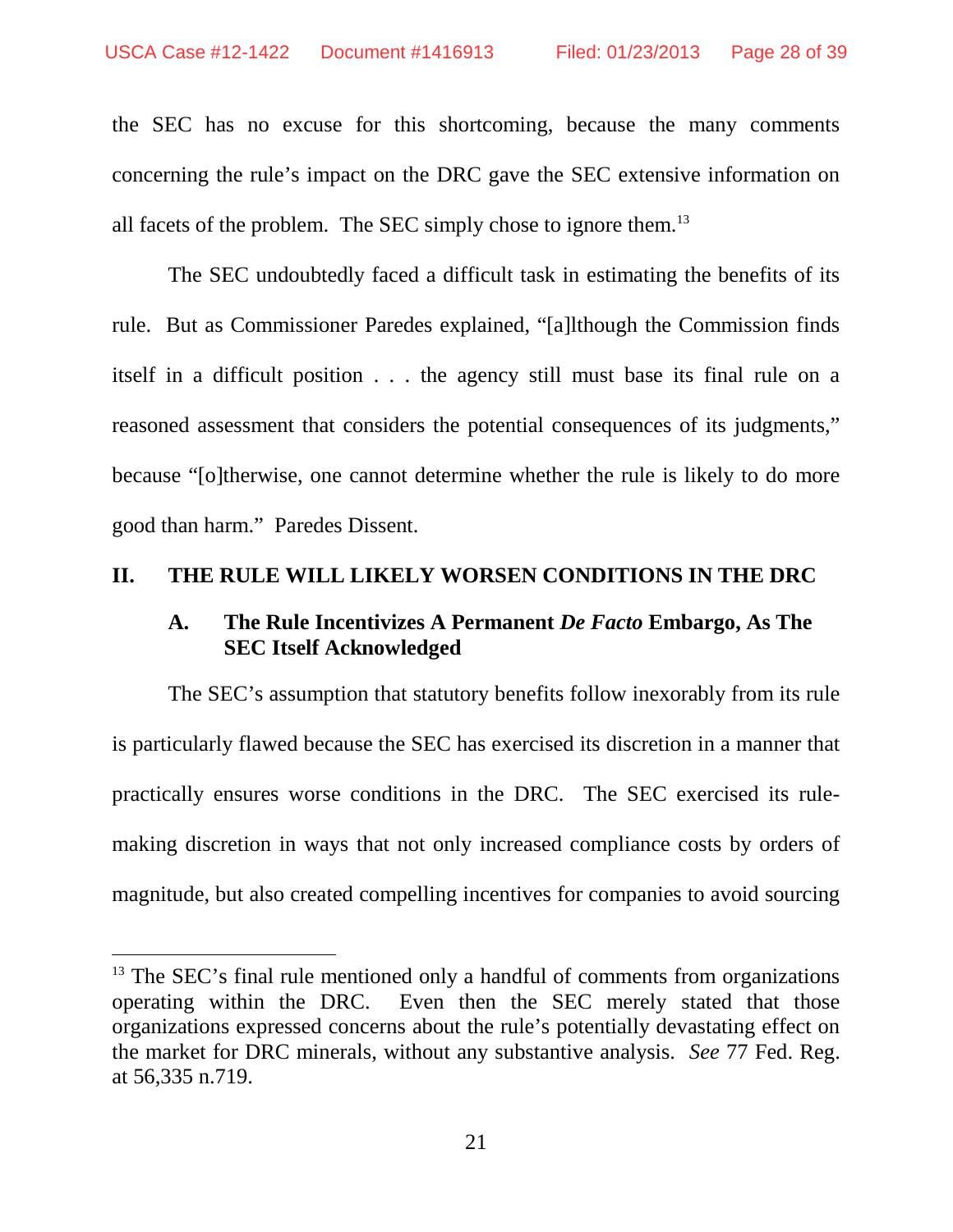from the DRC entirely.<sup>14</sup> In particular, the SEC arbitrarily imposed its rule upon non-manufacturers, extending the applicability of its rule, and thus its severe burdens, to many more issuers. *See* Pet'rs' Br. 34-49.<sup>15</sup>

The SEC's choices not only increase the rule's burdens without warrant, but also reduce the rule's chances of undermining armed groups in the DRC. That is because, as the SEC concedes, the higher the costs of complying with its rule, the more likely the rule will incentivize companies to avoid being subject to compliance requirements and seek minerals elsewhere. As the SEC acknowledged, "[t]he high cost of compliance provides an incentive for issuers to choose only suppliers that obtain their minerals exclusively from outside the [DRC and its neighbors], thereby avoiding the need to prepare a Conflict Minerals Report." Insofar as "the [DRC and its neighbors] are the lowest cost suppliers of

<sup>&</sup>lt;sup>14</sup> While the SEC asserted that it was hamstrung by Section 1502's language and had no discretion to exclude contract manufacturers, those assumptions are faulty. As Petitioners explain, the SEC read Section 1502 far too stringently; nothing in the statutory language foreclosed the exclusion of contract manufacturers. *See* Pet'rs' Br. 36-40, 47-49.

<sup>&</sup>lt;sup>15</sup> In addition, due diligence is further hampered by ambiguities as to whether the Congolese army is, or shortly will be, defined as an "armed group." The State Department's Country Reports define whether an entity is an "armed group" for purposes of Section 1502, *see* 77 Fed. Reg. at 56,320. The 2011 report does not explicitly list the Congolese army as an "armed group," but does stress the army's role in perpetuating rape, torture, extrajudicial killings, and other abuses, as well as its efficacy in exploiting the mines it controls. U.S. Dep't of State, *Country Reports*, *supra*.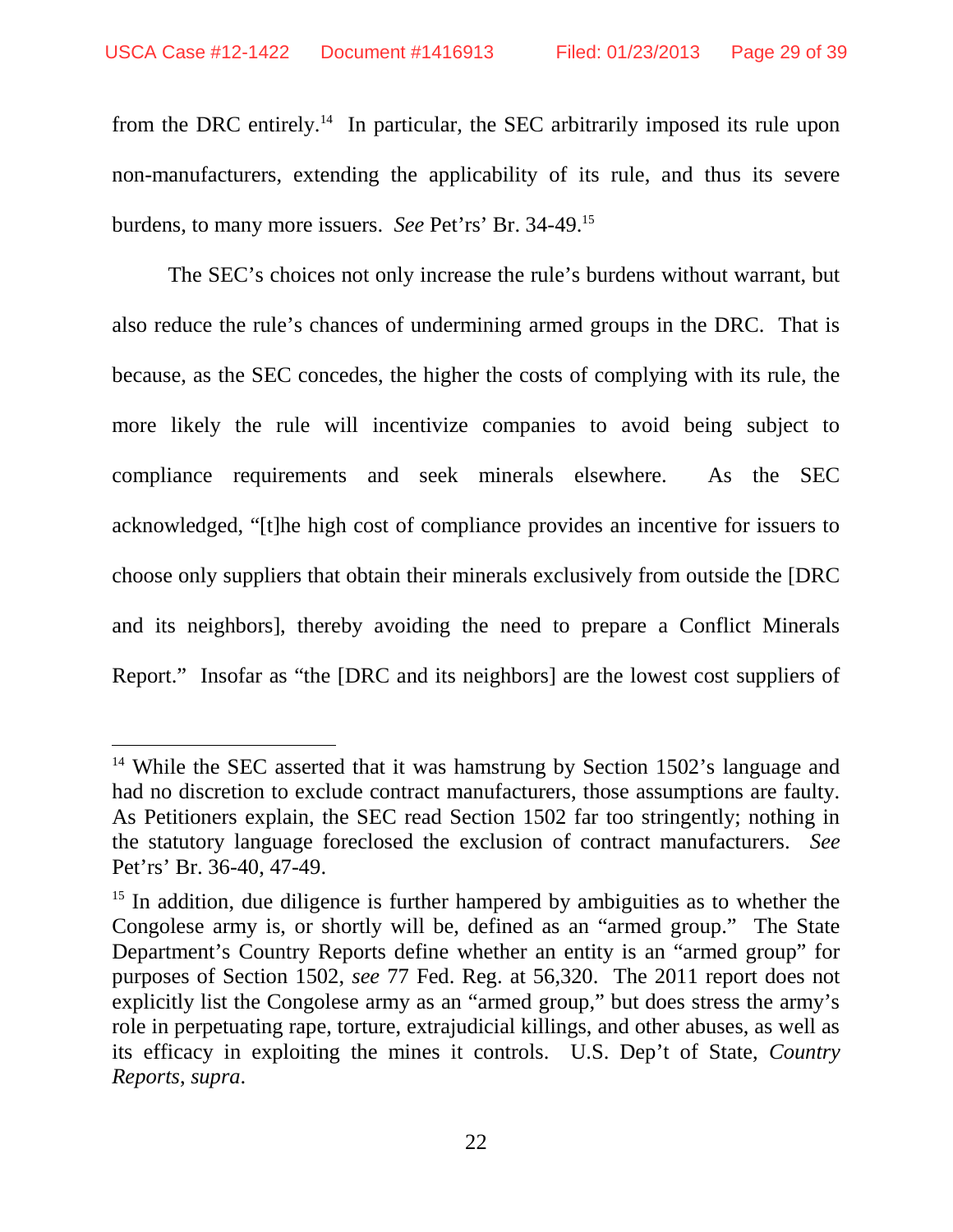the minerals," the SEC adds, issuers "would have to increase the costs of their products to recoup the higher costs" of acquiring minerals from other sources. 77 Fed. Reg. at 56,351. That is especially true for non-manufacturers, whose limited oversight of their supply chains adds to their incentives to obtain assurances that minerals in their supply chain come from outside sub-Saharan Africa.

This candid admission suggests the SEC's rule may well create the worst of all worlds. Issuers—who have minimal visibility beyond a few layers of suppliers—must scour their entire supply chains to identify where the minerals used in their products originated. And issuers with any control over their supply chains have an immense incentive simply to avoid sourcing any minerals from the DRC or its neighbors to avoid the costs of verifying whether buying particular DRC minerals directly or indirectly financed armed groups—even if the alternative sources cost more.<sup>16</sup> Even the highly sophisticated companies that have participated in the OECD's due diligence pilot program have reported "an increasing number of their customers requesting the exclusion of minerals coming from the [eastern DRC] due to the SEC Final Rule, which in their view creates

<sup>&</sup>lt;sup>16</sup> Comments from organizations such as the Enough Project, which spearheaded lobbying efforts for Section 1502, argued that the DRC's mineral reserves were too vast to ignore. *See, e.g.*, Letter from The Enough Project (Mar. 2, 2011). The SEC's conclusion that high compliance costs encourage a *de facto* embargo suggests that the SEC correctly concluded otherwise. The DRC has no monopoly on so-called "conflict minerals," and alternate sources are readily identifiable.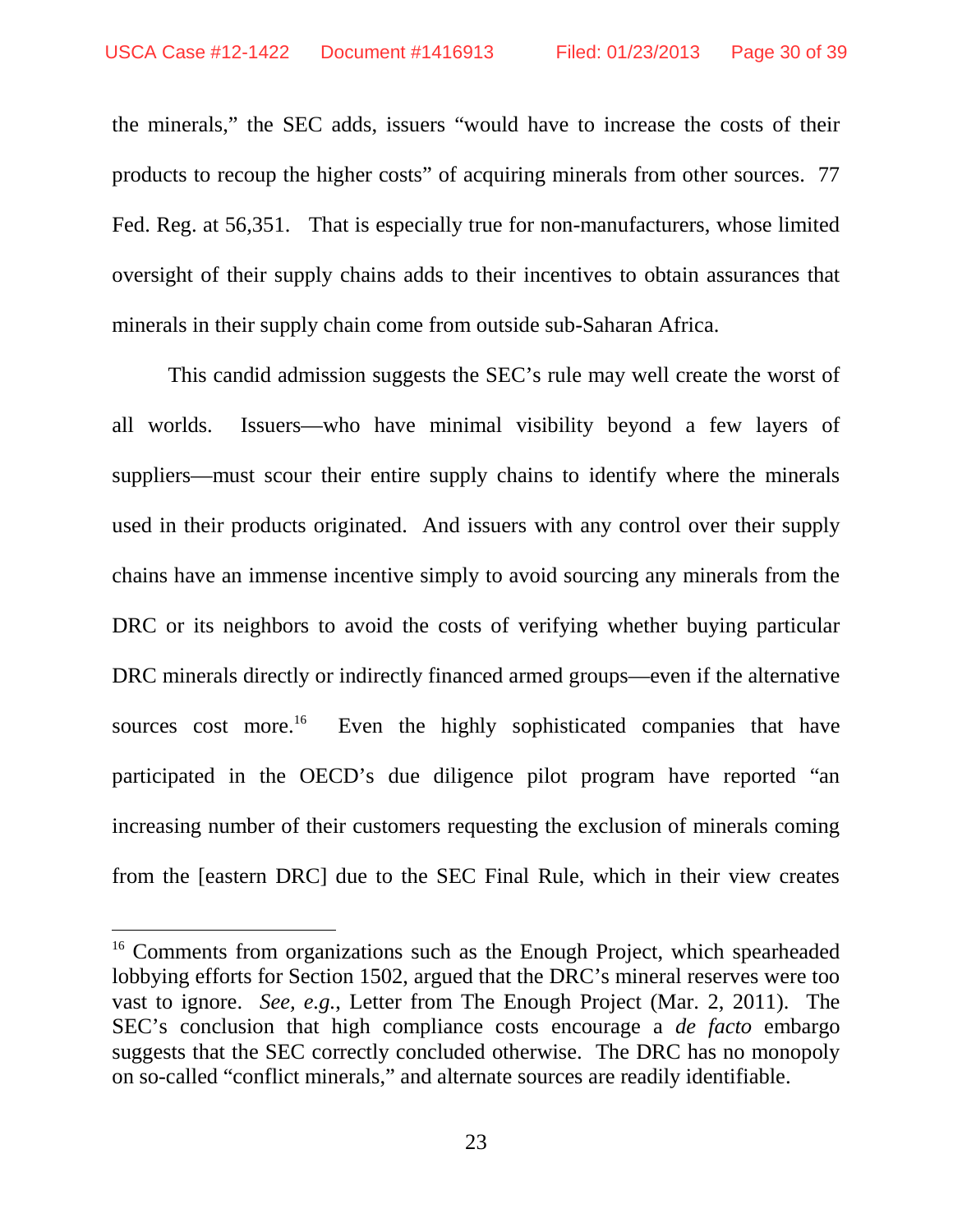increased cost and public disclosure," and that the SEC's rule is "the primary incentive for companies to stop sourcing from the region." OECD Report, *supra*, at 17-18; *see also id.* 13, 33-34, 61.

The SEC, however, failed to undertake the logical next step in the analysis and consider whether this outcome would decimate the rule's intended benefits. This head-in-the-sand approach to a difficult problem raised by the rule is precisely the kind of reasoning that renders a rule arbitrary and capricious. *Motor Vehicle Mfrs. Ass'n*, 463 U.S. at 43.

This shortcoming is all the worse because, as numerous commenters have highlighted, a permanent *de facto* embargo will only devastate Congolese miners and the Congolese economy further, while allowing armed groups to readily smuggle minerals. As the Fédération des Entreprises du Congo, a group of minerals exporters from the North Kivu region, explained, such an embargo "causes very big problems to the whole economy and stability of the area," results in "more smuggling activities," and "does not give chance for the improvements that had already begun to work." Fédération des Entreprises du Congo, Comment 1 Letter (Oct. 28, 2011).<sup>17</sup>

<sup>17</sup> Many other commenters raised this same point. *See, e.g.*, Letter from Observatoire Gouvernance et Paix and Bureau d'Etudes Scientifiques et Techniques (Dec. 26, 2011); Letter from Groupe Weyi International (Mar. 15, Footnote continued on next page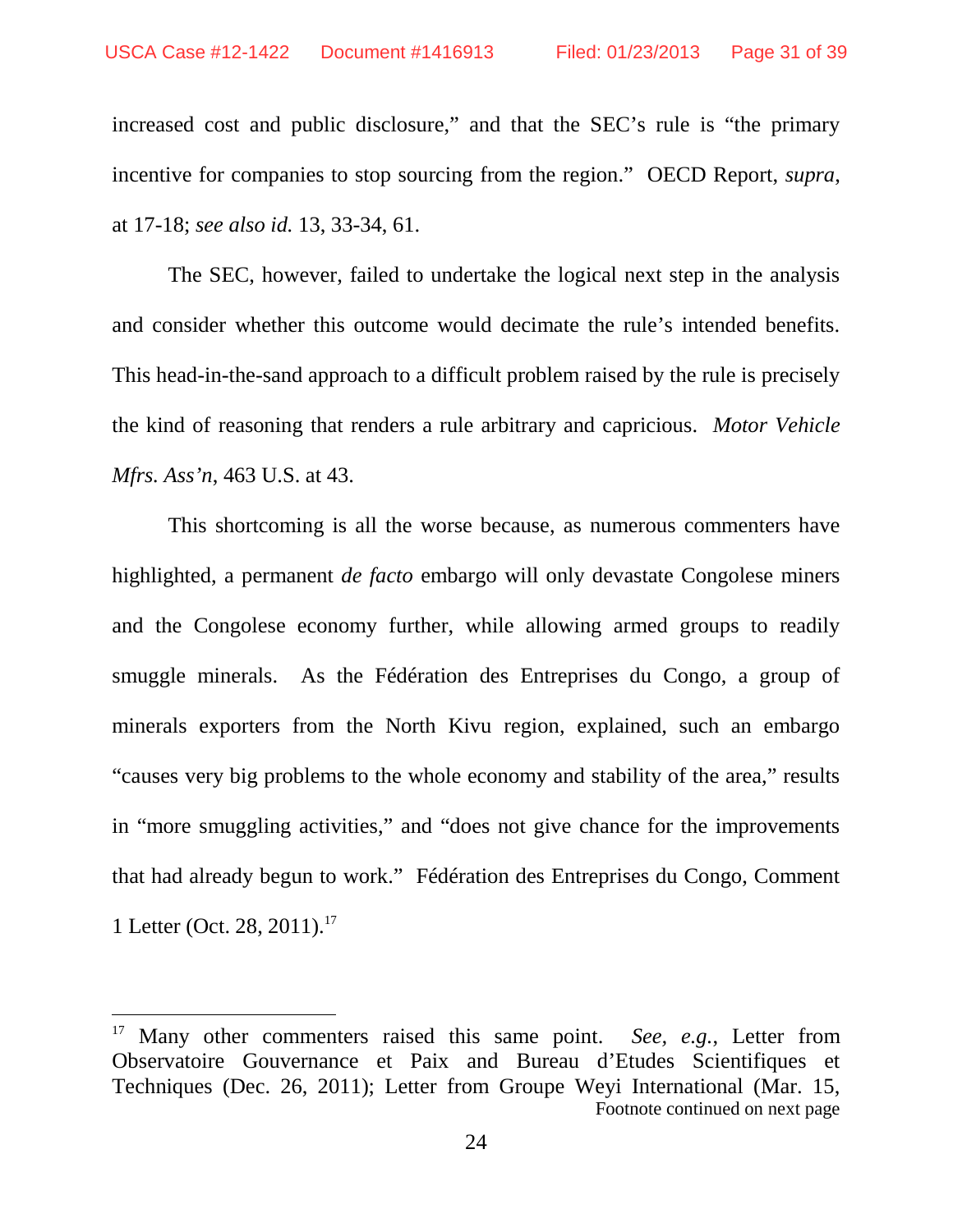Crushing the open market for minerals achieves the opposite of Section 1502's stated aims. Creating a permanent *de facto* embargo would permanently deprive many miners of their livelihoods, make them more likely to join armed groups, and harm communities that have thus far resisted being taken over by armed groups. Creating a permanent *de facto* embargo would also entrench the smuggling of minerals out of the DRC, where they will either be falsely labeled as originating elsewhere, or will be sold to buyers indifferent to provenance.

Creating a permanent a *de facto* embargo would similarly disrupt existing transparency measures. Stakeholders are more likely to abandon or decline to participate in expensive on-the-ground transparency measures absent some certainty that they can realize economic gains from being able to certify their minerals. And a permanent *de facto* embargo would benefit the armed groups that Section 1502 intended to cripple. Armed groups are the best equipped to respond to a shrinking legal market for minerals by establishing smuggling routes into neighboring countries—as borne out by the effectiveness with which these groups

Footnote continued from previous page

<sup>2012);</sup> Letter from Mining Industry Association of Southern Africa (Mar. 1, 2011); Letter from AngloGold Ashanti Limited (Jan. 31, 2011).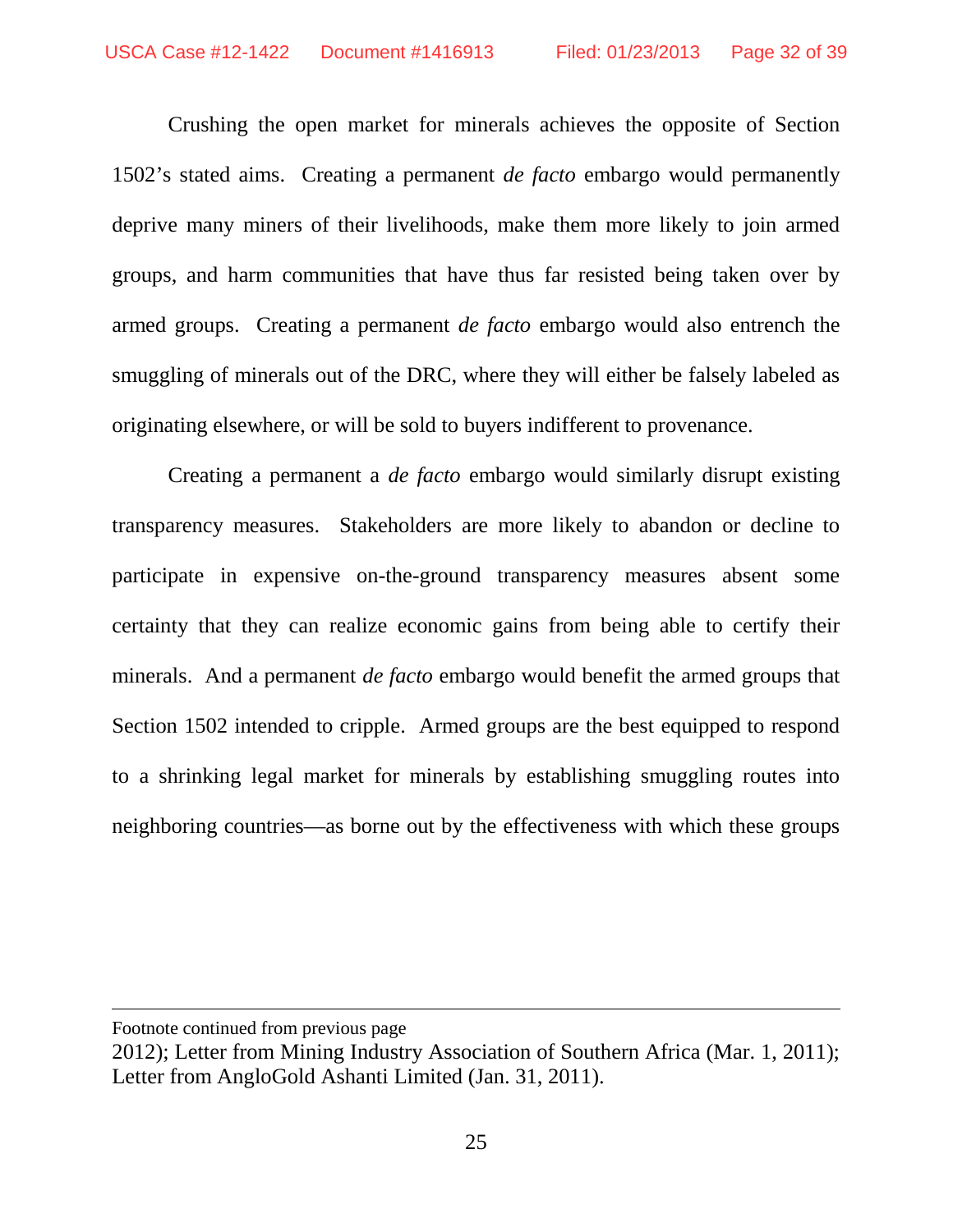have already exploited the black market and opportunities to circumvent traceability schemes.<sup>18</sup>

Nor is it a response to suggest that a *de facto* embargo already exists, and that the SEC's discretionary choices do not materially worsen it. That is certainly not a response the SEC made in its final rule, and the SEC cannot use post-hoc litigation positions to remedy deficiencies in its analysis. *Chenery*, 318 U.S. at 87.

That argument is in any event wrong. For an issuer considering where to source its minerals, the SEC's exorbitantly costly compliance regime adds to the already-considerable costs of supporting traceability schemes at particular mines in the DRC. And any company that can choose to avoid the DRC entirely in its supply chain has a strong economic incentive to do so. That response is also faulty because, as discussed below, the SEC could have exercised its discretion to implement a different phase-in period that could have alleviated the risk of a *de facto* embargo, but did not.

In sum, the SEC's own reasoning suggests its rule not only achieves no benefits, but will be counterproductive. The SEC's only justification for its rule's massive costs is that "we believe the burden is necessary and appropriate in

<sup>18</sup> *See* Letter from Observatoire Gouvernance et Paix and Bureau d'Etudes Scientifiques et Techniques (Dec. 26, 2011); Seay, *What's Wrong With Dodd-Frank*, *supra*; Manson, *Quest for Clean Hands*, *supra*; Autesserre, *Dangerous Tales*, *supra*, at 213-14.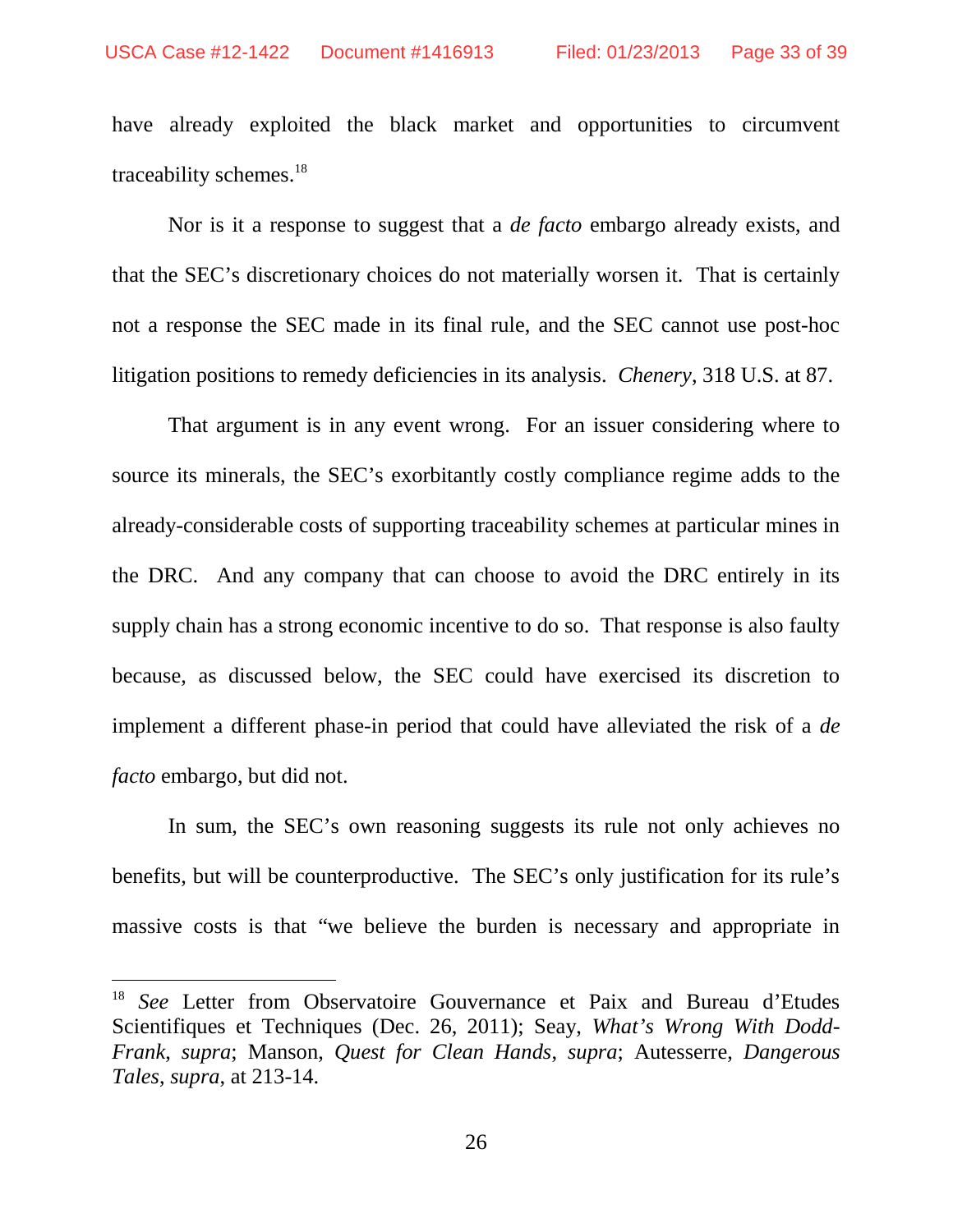furtherance of the purposes" of "helping end the conflict in the DRC and promoting peace and security in the DRC." 77 Fed. Reg. at 56,350. Yet the SEC concedes the higher the rule's costs, the more likely companies are to avoid obtaining minerals from the DRC entirely, even if it were possible to identify demonstrably legitimate sources. And the evidence that a permanent *de facto* embargo will destabilize the DRC and potentially aid armed groups is unambiguous. A rule so lacking in justification is plainly arbitrary.

### **B. The SEC's Phase-In Period Does Not Mitigate This Risk**

The SEC cursorily asserts that the rule's phase-in period will solve the risk of a *de facto* embargo. "Based on the comments we have received," the SEC stated, "we believe that permitting all issuers to describe their products as 'DRC conflict undeterminable' for a two-year period is appropriate to allow viable tracking systems to be put in place . . . and avoid a de-facto embargo on conflict minerals" from the DRC and neighboring countries. *Id.* at 56,322.

That position is illogical. The SEC's confident prediction that its phase-in will avoid a de facto embargo conspicuously fails to identify any specific comments that support this position. The SEC's position also appears to rely on comments that merely suggested that two years could be enough time for companies to have "viable tracking systems" in place if they needed them. *Id.* Those estimates miss the very point that the SEC raised when discussing the *de*

27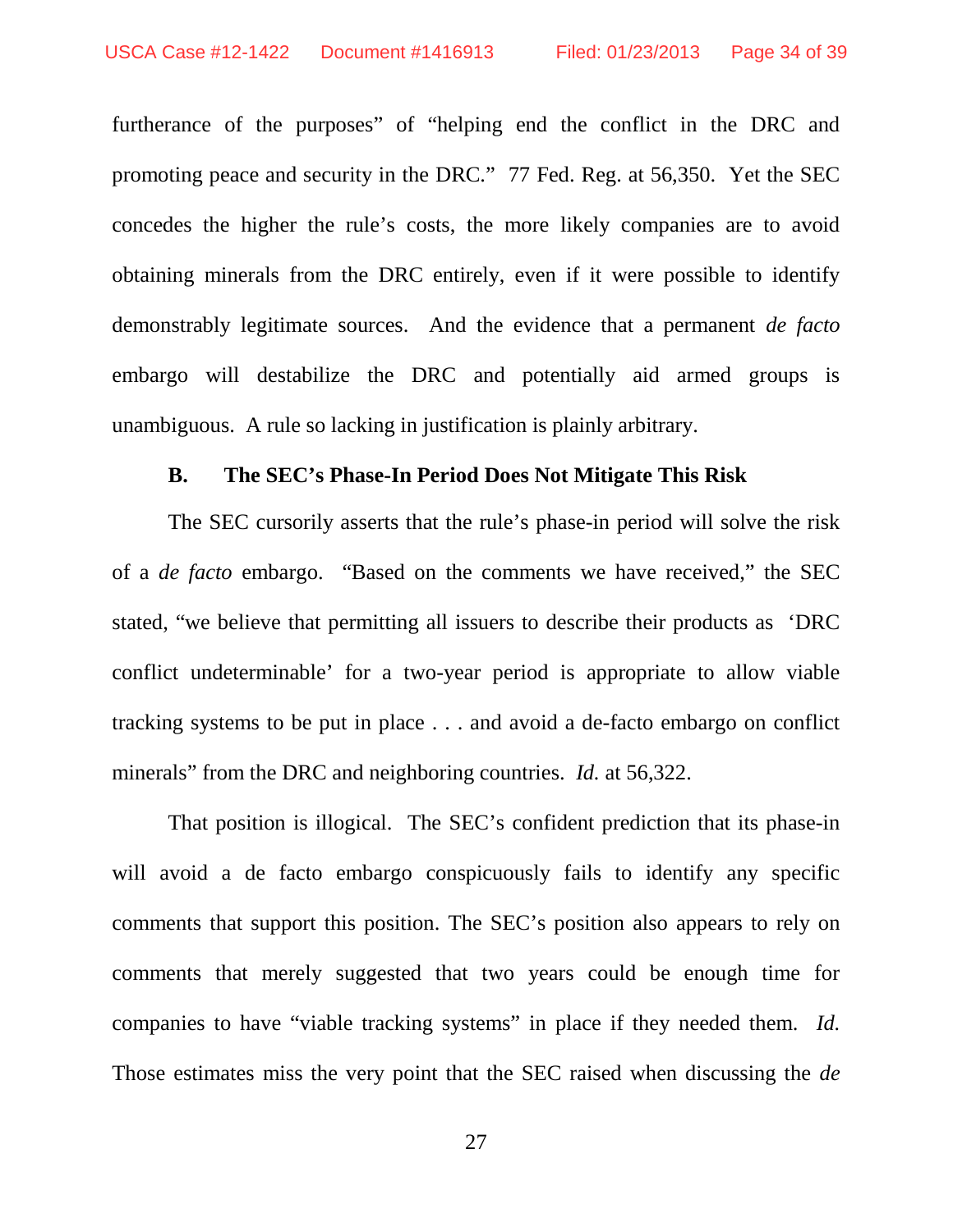*facto* embargo problem in the first instance. *Id.* at 56,351. Even if a company *could* implement a compliance process within two years—a contention Petitioners challenge—the costs of actually doing so may be too high. Avoiding minerals from the DRC and its neighbors entirely may be comparatively cheaper, even if a compliance system is hypothetically feasible.

Nor is there any reason to believe this phase-in will ease the immediate burdens of compliance in any meaningful way. The phase-in is merely a transition period during which issuers can indicate that they were unable to determine whether minerals from the DRC or its neighbors are supporting armed groups. Issuers still have to undertake extensive due diligence and report on their efforts to isolate where particular minerals came from and whether armed groups benefited. They are merely spared the additional cost of an independent audit. *See id.* at 56,363. The SEC offers no reason to think that eliminating this additional obligation while imposing other, substantial compliance obligations will materially reduce the rule's burdens. *See* Pet'rs' Br. 50.

Indeed, if anything, the phase-in increases companies' incentives to avoid the additional due diligence process altogether. The SEC structured the phase-in period in a way that creates troubling uncertainties as to whether large issuers will be able to fully identify the origins of their minerals after two years, or will instead have to indicate their products are not conflict-free. Larger issuers believe it will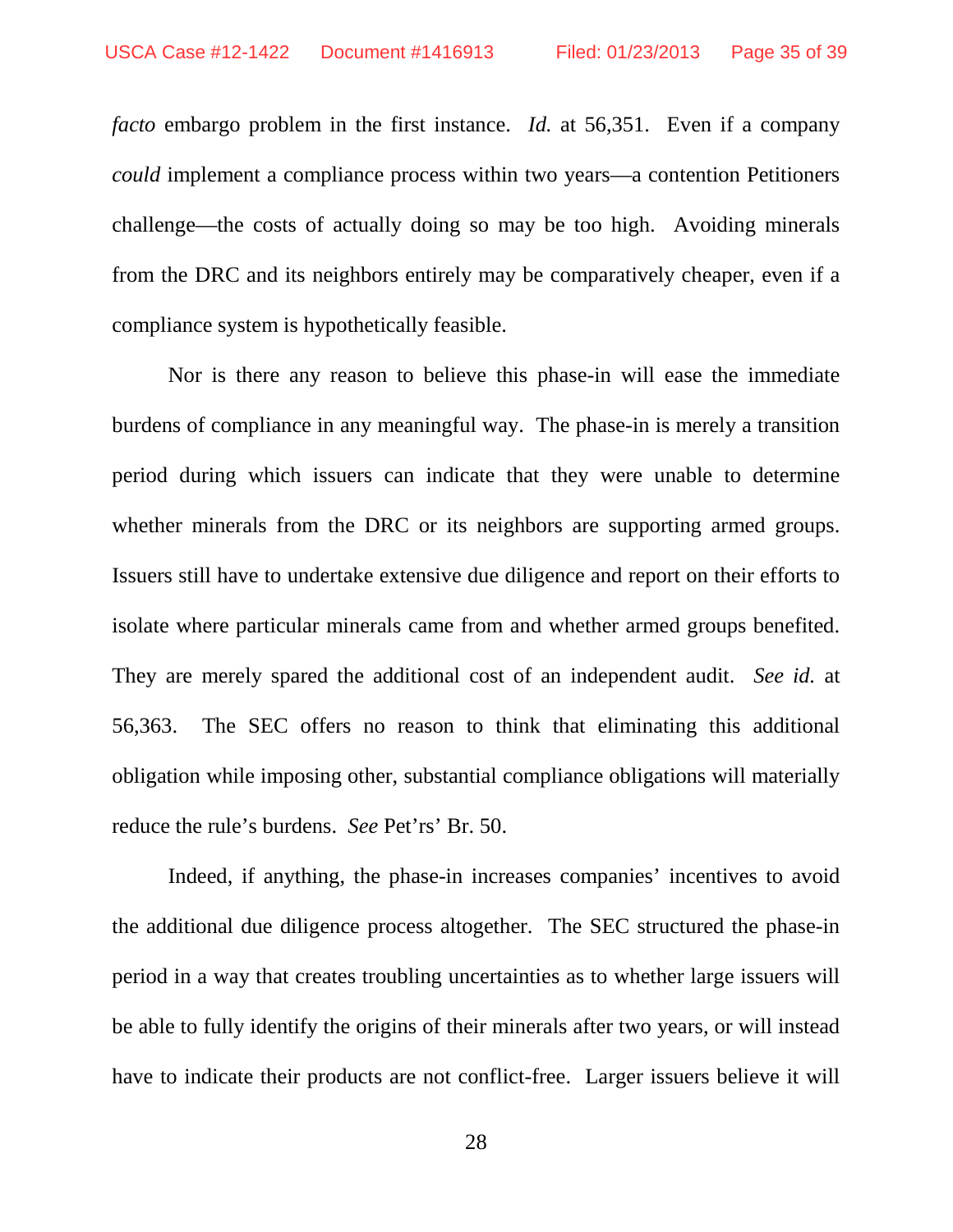be difficult, and possibly impossible for them to comply in two years without assistance from the smaller issuers who are often also large issuers' suppliers. Yet small issuers lack the infrastructure to comply within two years and will find it difficult to conduct a full inquiry into the origin of their minerals within four years. *See* Pet'rs' Br. 49-50. These factors offer issuers all the more reason to extricate themselves from any involvement with any minerals from anywhere in the DRC. Thus, rather than mitigating the risk of a permanent *de facto* embargo, the SEC's convoluted phase-in period arguably heightens it.

### **CONCLUSION**

The severe defects in the SEC's analysis of this rule warrant vacatur. The comments, voluminous literature, and the SEC's admission that the immense compliance costs of its rule incentivize a *de facto* embargo underscore the slim odds that the SEC could justify its chosen rule in a less cursory analysis. This consideration, combined with the fact that the SEC's rule has only just gone into effect, strongly favors vacatur. *See Am. Equity*, 613 F.3d at 179; *Allied-Signal, Inc. v. U.S. Nuclear Reg. Comm'n*, 988 F.2d 146, 151 (D.C. Cir. 1993).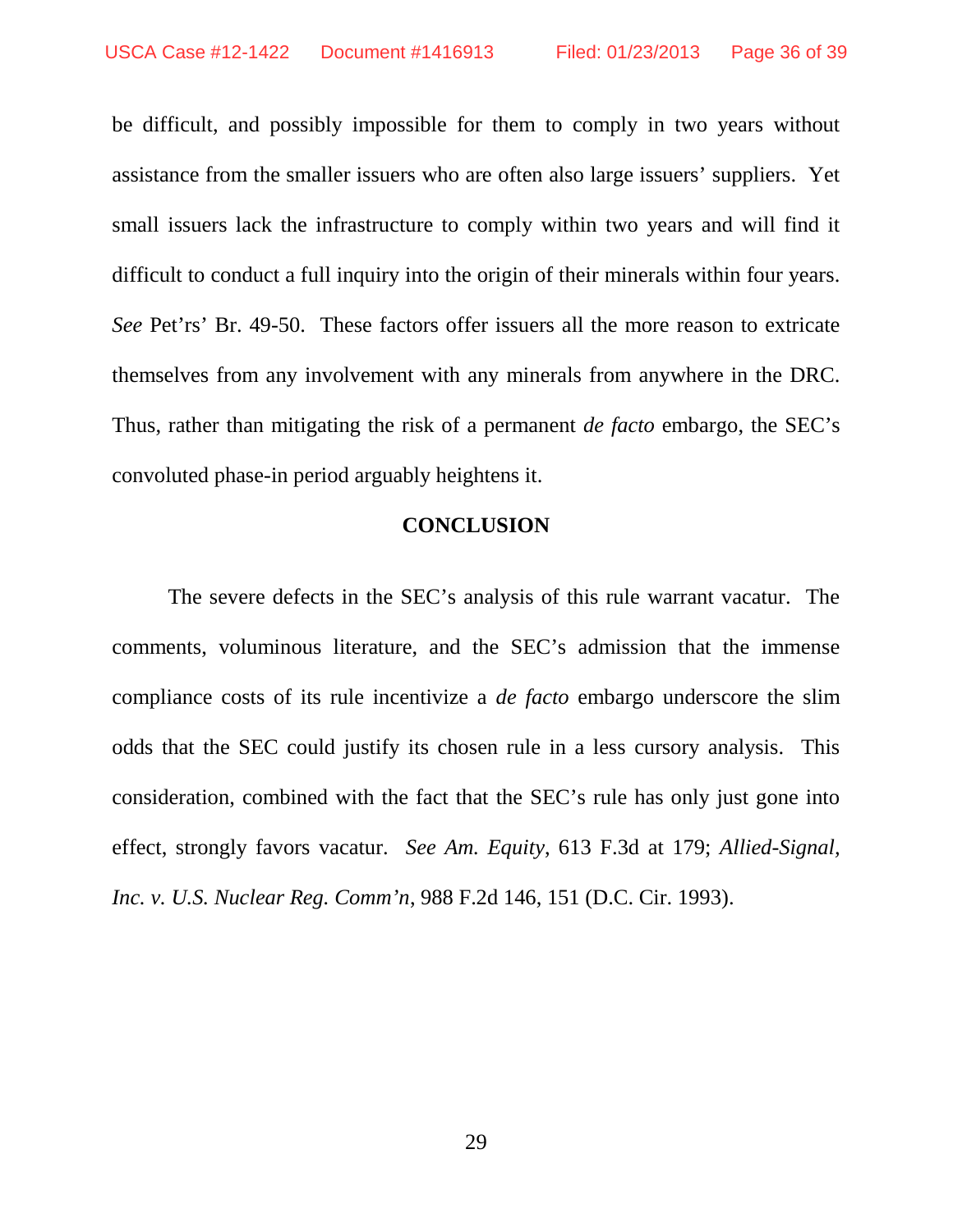Respectfully submitted,

/s/ John B. Bellinger, III John B. Bellinger, III Sarah M. Harris ARNOLD & PORTER LLP 555 Twelfth Street, NW Washington, DC 20004 (202) 942-5000 (202) 942-5999 (fax)

*Counsel for Experts on the Democratic Republic of the Congo*

Dated: January 23, 2013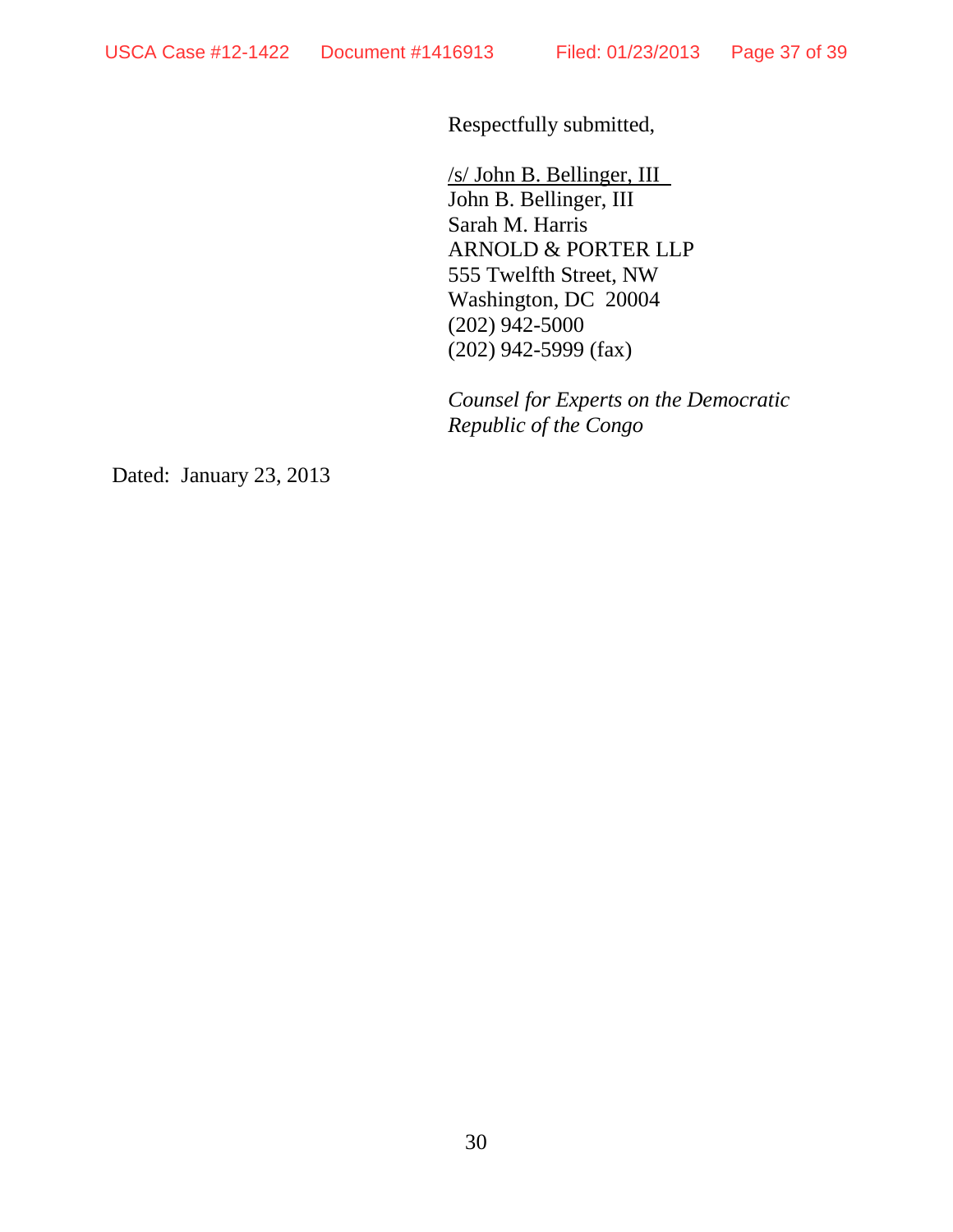### **CERTIFICATE OF COMPLIANCE**

This brief complies with the type-volume limitation of Fed. R. App. P.  $32(a)(7)(B)$  because the brief contains 6,769 words, excluding the parts of the brief exempted by Fed. R. App. P.  $32(a)(7)(B)(iii)$ . This brief complies with the typeface and type style requirements of Fed. R. App. P.  $32(a)(5)$  and  $32(a)(6)$ , respectively, because this brief has been prepared in a proportionately spaced typeface using Microsoft Word 2007 in Times New Roman 14-point font.

> /s/ John B. Bellinger, III John B. Bellinger, III